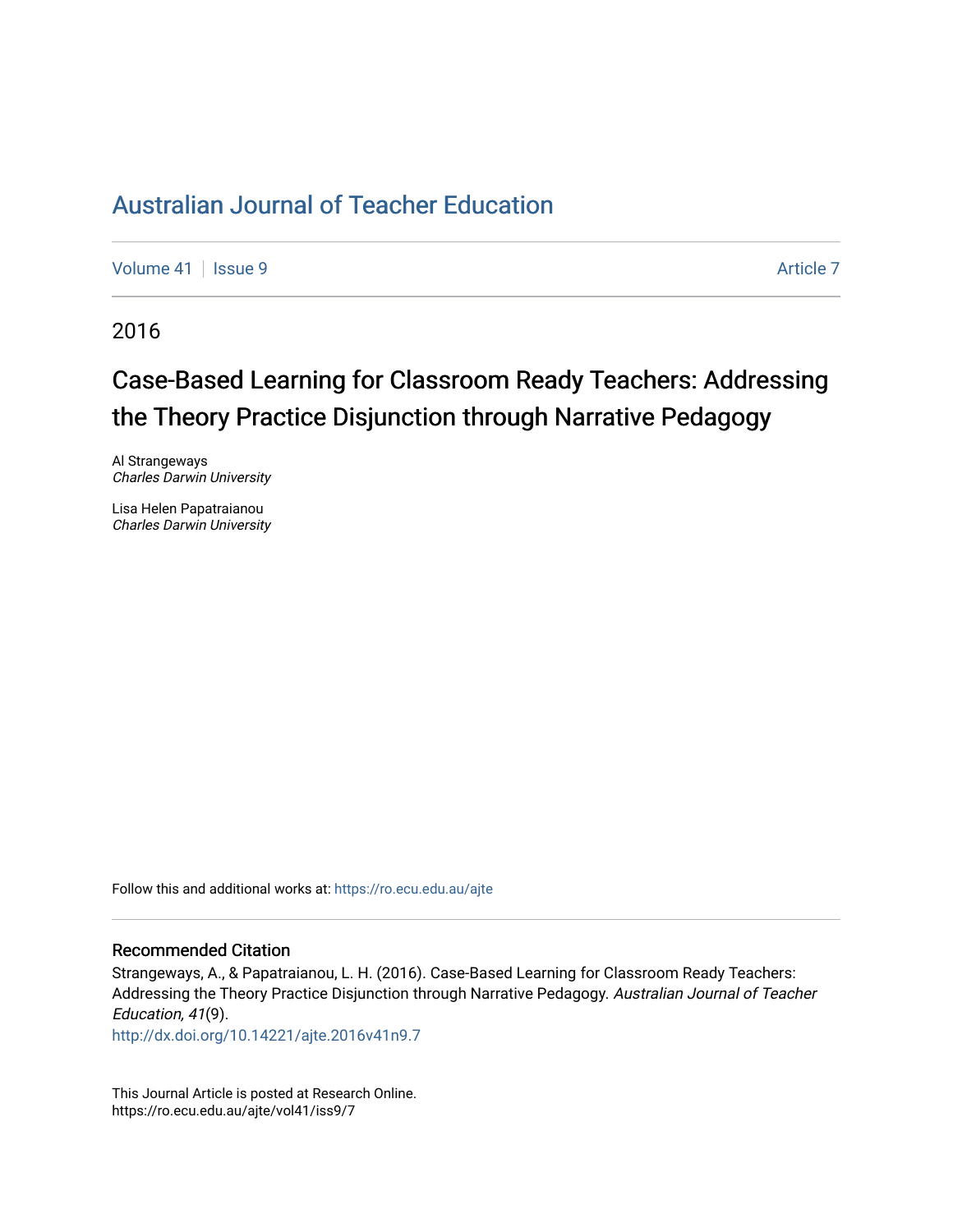# **Case-Based Learning for Classroom Ready Teachers: Addressing the Theory Practice Disjunction through Narrative Pedagogy**

Al Strangeways Lisa H. Papatraianou Charles Darwin University

*Abstract: Classroom readiness and the attendant theory-practice disjunction remains a key concern of policy makers, stakeholders and graduate teachers themselves. Links between the theoretical knowledge that preservice teachers gain during initial teacher education (ITE) courses and the practical learning of their school placements need to be strengthened in order to enhance beginning teachers' classroom readiness, or capacity to use their professional knowledge in a classroom setting. We argue that a hybrid model of case-based learning, involving the writing and interpreting of local 'case-stories,' can offer preservice teachers meaningful engagement with 'real' teaching experiences and build context-dependent knowledge outside of the placement setting. This article describes a mixed-method pilot study on the development and use of an online resource of multi-modal place-based 'case-stories' of preservice teachers in Central Australia. It describes the three elements of the hybrid case-learning (HCL) model - the platform and place, structure, and resource-set. These elements interact to enable preservice teachers to enhance their classroom readiness through the development of narrative thinking practices and context-dependent knowledge. Preliminary findings suggest the HCL model offers scaffolding for the development of narrative epistemologies, leading to a change in thinking practices and the creation of meaningful connections between lived experiences and conceptual understandings.*

**Keywords**: preservice teacher; initial teacher education; narrative; case-method

## **Introduction**

The classroom readiness of graduate teachers is a key concern of policy makers, stakeholders and graduate teachers themselves (Teacher Education Ministerial Advisory Group, 2014; McKenzie, Weldon, Rowley, Murphy, & McMillan, 2014). Recent reports focus on the need for initial teacher education (ITE) to better integrate theory and practice in the delivery and evidence-based assessment of teacher knowledge (Gore, 2015; House of Representatives Standing Committee on Education and Vocational Training, 2007):

*Theory and practice in initial teacher education must be inseparable and mutually reinforced in all program components . . . professional experience placements must provide real opportunities for pre-service teachers to integrate theory and practice . . . [and] genuine assessment of classroom readiness must*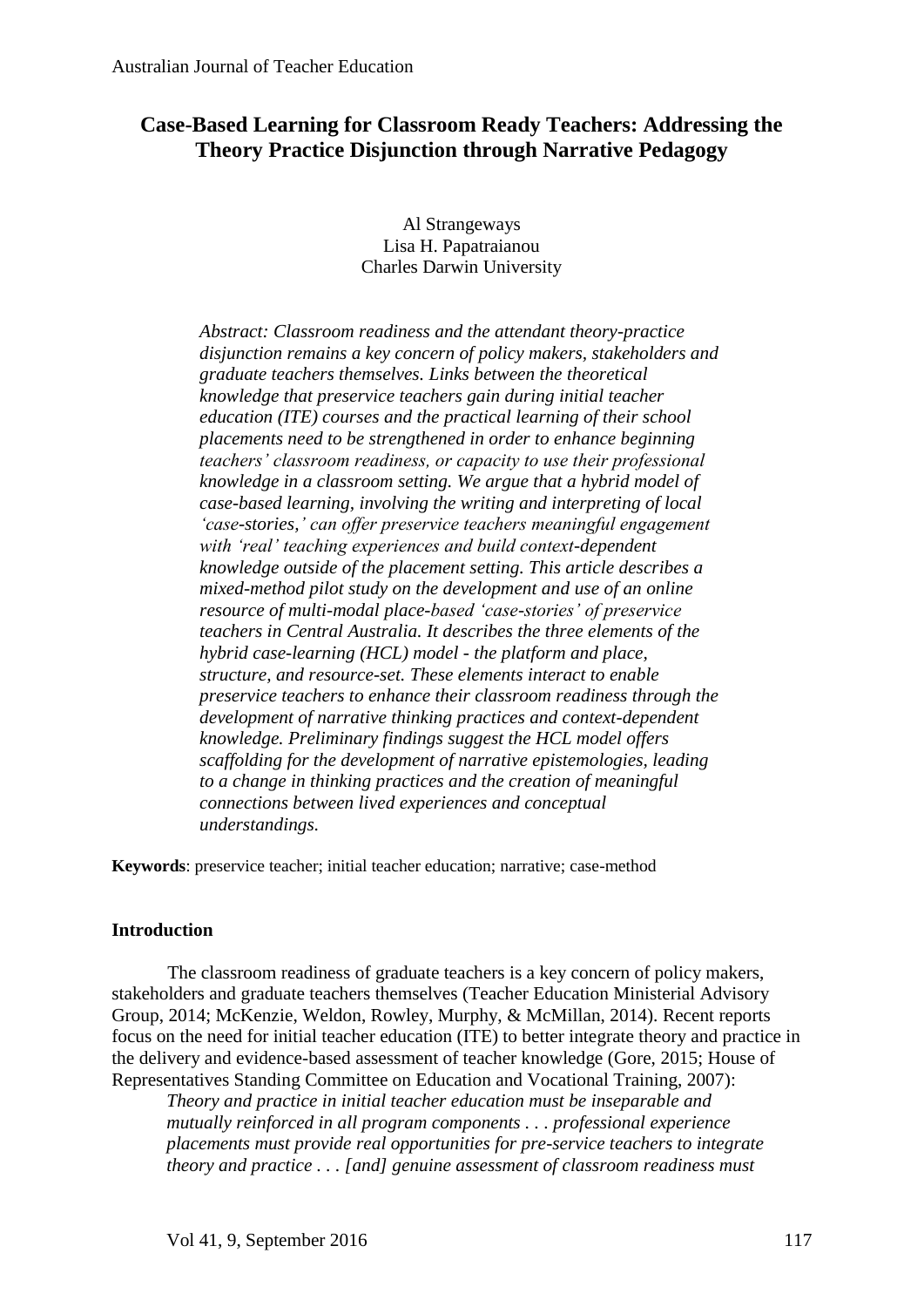## *capture the complex skills required for teaching . . . against a national assessment framework (Teacher Education Ministerial Advisory Group, 2014, p. x-xi).*

However, research suggests that there has long been a disjunction between theory and practice in teacher education and that this results in a lack of classroom readiness (Goodland, 1990; Veenman, 1984; Zeichner & Tabachnick, 1981). Only a few solutions have been identified to address this theory-practice disjunction in education and other professions (Argyris & Schon 1974; Stuart & Thurlow, 2000). What currently lacks in the literature is a systematic analysis of pedagogical practices that enable preservice teachers (PSTs) to meaningfully engage with the 'wicked' problems of the 'swampy lowlands' of practice, and so become classroom ready (Rittel & Webber, 1973, p. 160; Schon, 1987, p. 42).

This paper examines a three-step cyclical process of how a hybrid case-learning (HCL) model that we developed enables PSTs to connect their understanding of teaching and learning with their practical classroom knowledge, skills and dispositions. This exploratory project is based in practitioner research (Allwright, 2013) and draws on the principles of Design-Based Research, to work iteratively from a pedagogical problem to a designed solution that includes both practical and theoretical components (McKenney & Reeves, 2012; Herrington, McKenney, Reeves & Oliver, 2007; Barab & Squire, 2004). The project uses a mixed-methods approach to examine how the structured generation and collaborative interpretation of local case-stories by preservice teachers enables them to achieve "authentic and enduring learning" (Shulman, 1996, p. 210) from "exposure to the complex nature of teaching and the contextual factors that inform it" (Brady, 2003, p. 4), and by connecting their theoretical and practical knowledge through the application of narrative thinking practices (Bruner, 1996).

Therefore, the aims of this pilot project were to: 1) better understand preservice teachers' perceptions of theory-practice disconnections in relation to classroom readiness and the perceived impact of the HCL model on reconnecting theory and practice; 2) determine the relative perceived effectiveness of the case-writing and case-reading elements of HCL model in developing narrative thinking skills to address theory-practice disconnections and improve classroom readiness; 3) examine ways in which a 'case-story' website can extend the capacity of the HCL model's face-to-face mode to offer a platform and place, a structure and a resource-set for the development of context-dependent knowledge and skills in preservice teachers.

#### **Design Problem: The Theory-Practice Disjunction**

The separation of theory and practice and associated privileging of abstract prepositional knowledge over embodied experiential knowledge, or "knowledge in practice" (Dohn, 2000, p.1), has its roots in classical philosophy and the Cartesian dualisms of mind and body, intellect and emotion. This separation puts the clear certainties of the theoretical world in opposition to the uncertainties and conflicts of the practical world and too often results in practice remaining unchanged by new theoretical learning. Bringing together theory and practice in such a way that it impacts on practice has long been a challenge for educators (Putnam & Borko, 2000). In 1929, Dewey commented that the "isolation of executive means and ideal interests which has grown up under the influence of the separation of theory and practice" (p. 284) had led to the replacement of "practical endeavour to make the existence of good more secure in experience' with a 'cognitive quest for absolute assurance" and "divert[ed] energy from a task [bringing theory and practice together] whose performance would yield definite results" (p. 35-36).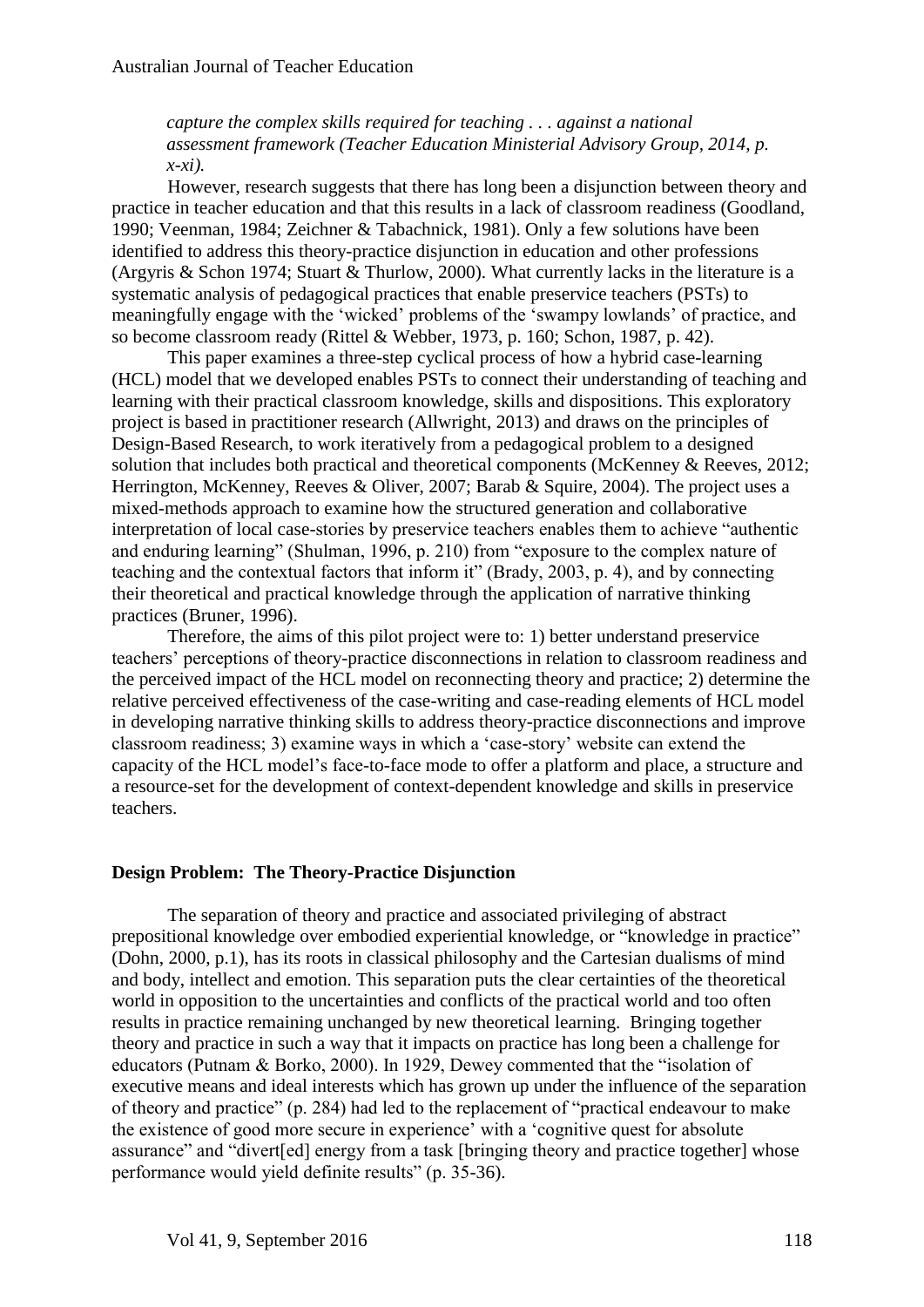More recently, Schon (1983) vividly characterised the nature of the "high hard ground of theory" (p. 42) from where professional practitioners can see clearly and the 'swampy lowlands of practice' where we can neither see very far nor stand outside ourselves and our work in order to achieve certainty about the professional decisions we make. We cannot climb out of these lowlands because they are what constitute the complex landscape of the teaching context. This context is an "ill-structured domain" in which, Spiro, Coulson, Feltovich and Anderson (1989, p. 1) note, it is difficult to decide which concepts to combine and apply in practice when there are no consistent patterns of application to follow. They point out that effective methods for introductory level learning, such as 'compartmentalizing knowledge' or 'presenting clear instances (and not many pertinent exceptions)' often interfere with the kinds of advanced knowledge acquisition that are needed to respond well in the messy uncertainties of a real context (Spiro et al. 1989, p. 498).

This disjunction between theory and practice has also been conceptualised as between 'espoused theory', what we say we would do in a given situation, and 'theory-in-action', what we actually do (Argyris & Schon, 1974), or between the rules-based approaches of novices and the application of context-dependent knowledge of experts (Flyvjberg, 2004). Significantly, many of the solutions to the theory-practice disjunction offered by these writers have a component of the kinds of narrative epistemologies and case-learning methods that this project develops. Spiro et al. (1989) suggest case-method learning as an effective pedagogy to develop the acquisition of advanced knowledge; Flyvjberg (2004) sees casestudy research as a key to exploring and thus developing the context-dependent knowledge that is indicative of expert practice; Argyris and Schon's (1974) description of the process to diagnose theory-in-use in order to uncover and address discontinuities between this and espoused theory is a form of case-writing.

In order to effectively address the theory-practice disjunction in ITE, a repositioning of Dewey's holistic dialectic of theory and practice needs to occur that challenges the implicit primacy of theory in a deductive model that has "ideas direct[ing] operations" (Dewey, 1929, p. 167), what Clandinin (1995, in Korthagen, 2001) describes as the "sacred theory-practice story" where theory about effective teaching is first "delivered" and then transferred to practice. Extending Dewey's (1938) model of structured experiential learning, the traditional deductive or 'outside in' model would be replaced by a model of inductive learning, building conceptual knowledge from the "inside out" as it were, starting from preservice teachers' lived and observed experiences of the professional context in order to "diagnose" what Schon and Argyris (1974) call "theory-in-use" and articulate the specific real and context-based puzzles of practice facing PST's in the classroom (p. 37). The introduction and interrogation of new concepts or theories in relation to such authentic situational material would begin a person-orientated iterative cycle of practical and theoretical thinking that breaks down the implicit hierarchical wrangle of theory and practice to create a meaningful hermeneutic relationship between specific lived experiences (of the self or others) and transferrable concepts or theories of action. In order for this shift to happen and to maintain the validity of the personal-practical knowledge gained, the examination of lived experience must have depth and rigor and be informed by the knowledge of others (Strangeways, 2015). Provision of a platform and place for collaborative interpretation, a structure for the application of lenses of theory and differing socio-cultural perspectives, and that a body of relevant, contemporary and context-rich resources is required.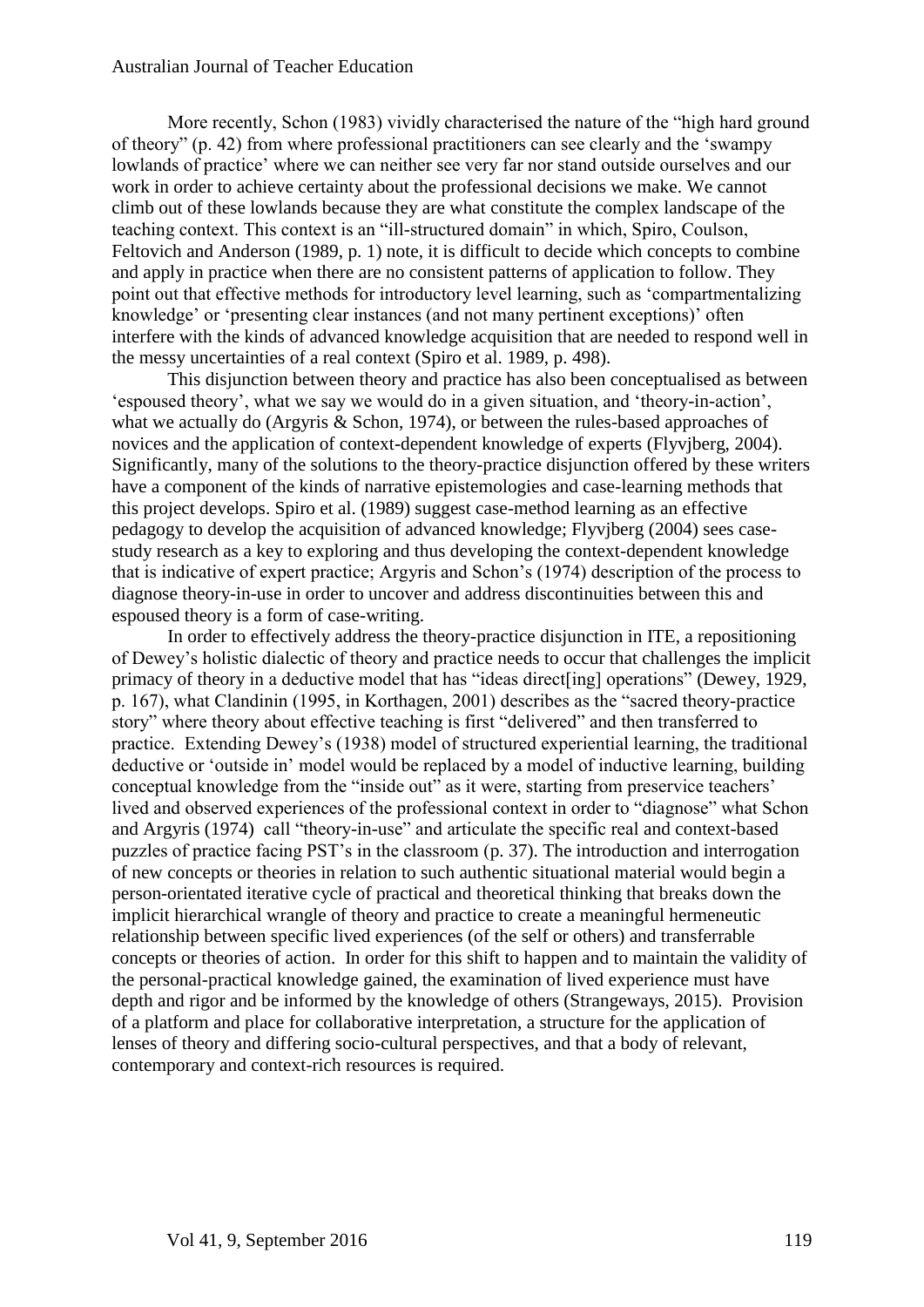#### **Theoretical Basis for the Solution: Narrative Pedagogies**

Narrative is a fundamental structure and process that we use to make sense of the world and our experiences in it (Bruner, 1996). Teachers, therefore, use stories to express teacher knowledge and identity, but also to construct such knowledge and identity (Beauchamp & Thomas, 2009). Bruner positions 'narrative thinking' as an essential counterpart to the kinds of 'logico-scientific' or paradigmatic thinking that teacher education traditionally privileges. Bruner (1996) asks, "surely education could provide richer opportunities than it does for creating the metacognitive sensitivity needed for coping with the world of narrative reality and its competing claims" (p. 149). Because narratives provide 'likelihood' rather than certainty (Polkinghorne, 1988, p. 75), they focus our attention away from the conceptual search for a 'correct' answer, and instead develop the perceptual skills necessary to understand the many conditions and perspectives operating in any given context.

As well as developing perceptual skills, narrative's attention to the specifics of particular people, in particular places, dealing with particular situations, offers a version of the complexity of the real-life setting in which preservice teachers need to apply theory (Clandinin & Connelly, 2004). Such practice is vital if PSTs are to avoid the traps of untheorized practice: "an immediate seizure of opportunities and enjoyments which conditions afford without the direction which theory . . . has power to supply" (Dewey, 1929, p. 281). Further, as Ursula Le Guin (1992) proposes, narrative provides a space for nonrational, imaginative thinking, taking us "out of the bind of the eternal present, inventing or hypothesising or pretending or discovering a way that reason can follow into the infinity of options" (p. 44-45). Rich narratives, then, provide open-ended problem solving practice, developing preservice teachers' skills and confidence in managing and even embracing uncertainty. Further, developing narrative thinking skills helps teachers recognise and embrace other perspectives, and in doing so unearth their own tacit knowledge and beliefs and metacognitively develop their professional identity

Teacher narratives have a strong profile in educational research, primarily because of narrative's capacity to explore the complexities of lived experience (Goodson, 1997; Clandinin & Connelly, 1991). They have also been increasingly used in teacher education in the form of case-studies, role-playing and autobiographies (McEwan & Egan, 1995; McLeod & Cowieson, 2001; Goodson & Gill, 2014). However, narrative pedagogies remain on the periphery of the ITE curriculum, prompting Hooley (2007) to suggest that a more rigorous use of narrative pedagogies would strengthen the relationship between professional identity and practice and, through the resulting construction of personal-practical knowledge, resolve the issue of the classroom readiness of beginning teachers.

## **Design Solution: A Hybrid Case-Learning Model**

This project's hybrid case-learning (HCL) model (Figure 1) was generated from the research case-study, case-method pedagogy, and contextualised autobiographical writing (Bolton, 2014; Goodson & Gill, 2014), all of which involve the detailed examination of a phenomena or case in a real world context. Figure 1's depiction of the model reflects the broadly linear process in which the HCL model is introduced to PSTs; this model does not attempt to indicate the continuous and myriad interactions that occur between all the elements during PSTs' learning experiences. The contextual richness of the case itself and the constructed 'case-story' enable PSTs to encounter the embodied complexity of teaching practice both when they write and interpret case-stories. This project uses the term 'case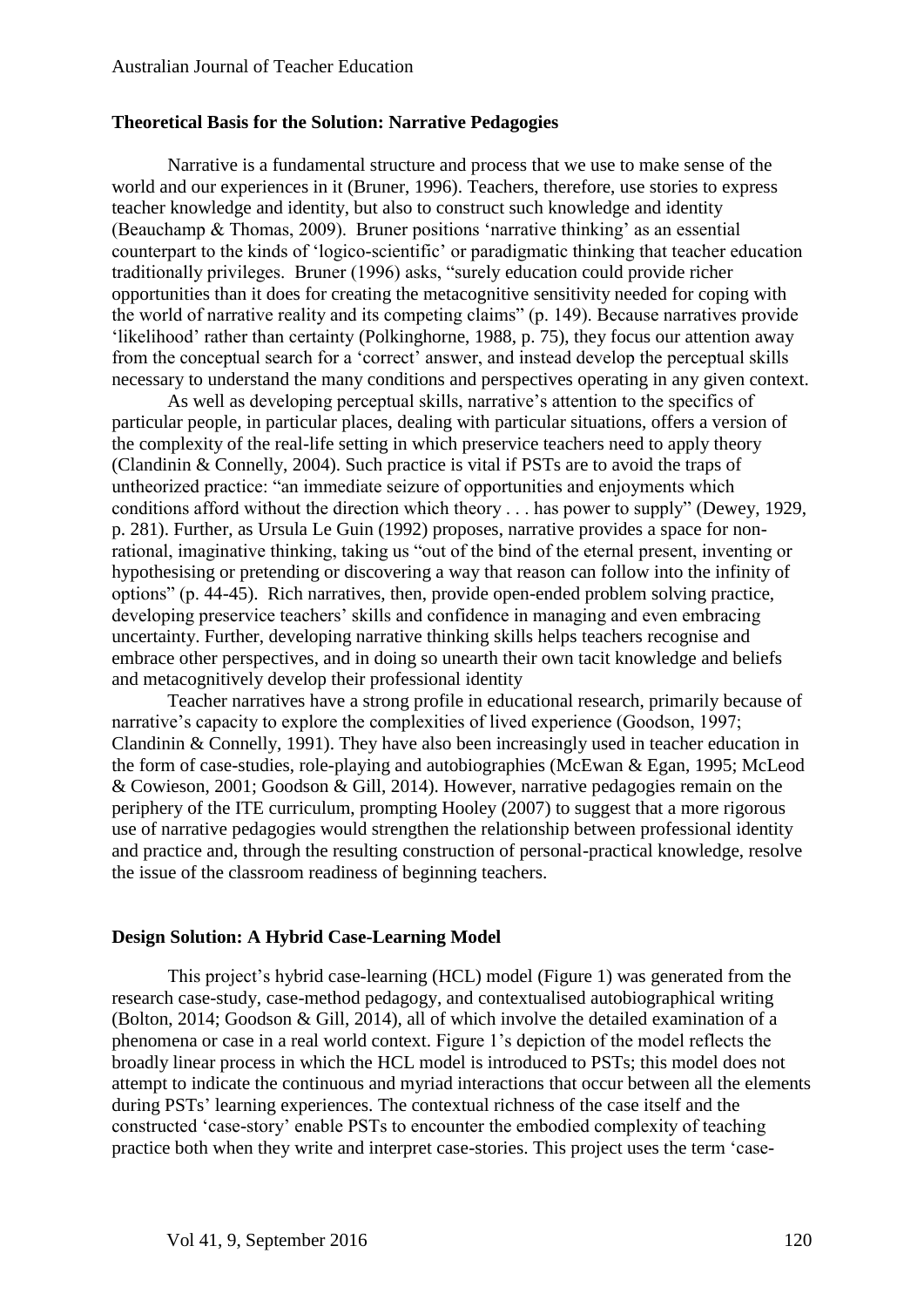story' to indicate our modification of the academic case-study into a narrative-interpretive account of the case, without the formal structural requirements of a research case-study.



**Figure 1: Hybrid Case-Learning Model (HCL)**

Case-method is the practice of using "richly detailed, contextualised narrative accounts . . . [for] multiple levels of analysis and interpretation . . . as a pedagogical tool" (Levin, 1995, p.63) and has a solid history in other disciplines of professional learning. It has been employed in the field of business to enhance problem-solving skills and in law to enrich precedent understanding (Brady, 2003). Nursing education has also engaged in narrative approaches to case-learning in order to develop critical and conditional thinking skills (Ironside, 2003). Case-method pedagogies create a bridge between theory and practice and also between novice and expert because it generates:

*the type of context-dependent knowledge that research on learning shows to be necessary to allow people to develop from rule-based beginners (relying on analytic rationality) to virtuoso experts (offering a fluid performance of tacit skills) (Flyvjberg, 2004, p. 421).* 

Case-method learning is also acknowledged in the field of education for its capacity to develop contextual knowledge and skills such as conditional decision making (Brady, 2003; Levin, 1995) and for its impact on professional identity development by helping teachers clarify their tacit professional values and so be in a position to break the hold of unhelpful tacit knowledge or automatic thinking that act as a barrier to new learning (Lortie, 2002; Atherton, 1999; Levin, 1995). Such research has not yet explored the capacity of caselearning to explicitly address the theory-practice disjunctions that impact on classroom readiness.

The HCL model builds on the known capacities of case-method and autobiographical writing and offers a platform and place, a structure, and a resource-set that enables preservice teachers to build links from practice to theory in order to enhance their classroom readiness. The model offers templates for writing and interpreting case-stories that foreground the significance of context and promote the application of theory and multiple perspectives. In both writing and interpreting the cases, the templates direct the PST to attend to the type of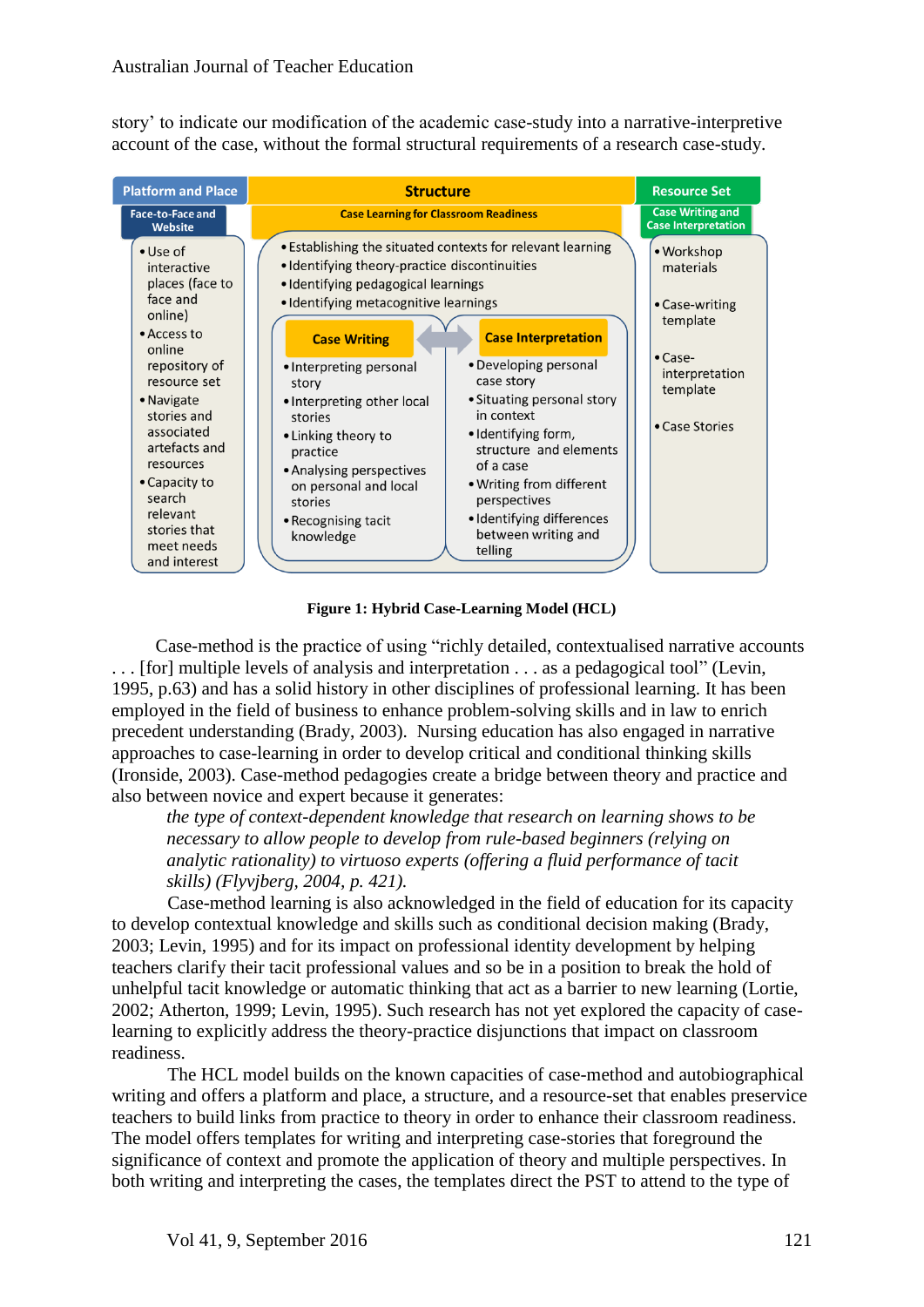challenge or issue that they perceive to be the core of the case. These challenges may fall into areas such as personal factors, student relationships, teachers' work or collegial interactions, but such a framework is not offered as part of the template because the HCL model's paradigm is to begin with experience and move from experience or practice to theory. The case-writing template provides a definition of the case-story, lists its purposes and outlines elements such as 'voice' and 'data'. The template also offers a 6-part structure, including sections such as 'overview' and 'context', with brief explanations about the possible content of each part. The case-interpretation template similarly provides a definition and purposes, and lists elements such as 'application of own experience' and 'analysis of perspectives'. It offers an 8-part structure, including sections such as 'finding the facts' and 'learning with discussion', with explanations to guide the interpretive thinking and writing process. By using the case-writing templates, PSTs also contribute to a bank of place-based case-stories that articulate contemporary puzzles of professional practice for themselves and their peers. The HCL model uses a website to present PSTs' cases in hyper-textual and multi modes and with opportunities for cycles of iterative interpretation through a comment space that can be used as part of face-to-face teaching or independently by PSTs. In its use of both casewriting and case-interpretation, the HCL model brings together case-method learning and a hybrid form of autobiographical writing and case-study writing in a holistic-iterative application of narrative pedagogies.

The pilot project resulted in a range of case-stories that were published on the website, with titles such as 'The Literacy Project', 'Dangerous Minds' and 'Fell in a Fire'. The overview of 'Fell in a Fire,' for example, offers a summary of the story and the writer's perception of its key issue: 'When the passing of a family pet sets off a cascade of classroom crying, a preservice teacher finds himself trying to turn tears into learning experiences.' He opens his story,

*It is Friday afternoon, Week 6 of Term 3. Summer has come early to Alice Springs. I am nearly half way through my final teaching placement. The timetable says modelled reading and I'm tired. The students are tired. I expect some of them to fall asleep. They are only 8 or 9 years old after all.*

As the story progresses, he describes and reflects on the 'cascade of crying': *Mrs Heathrow wanted to wrap it up quickly and move on. We had content to cover and she had never seemed particularly interested in emotions . . . I, on the other hand, wanted to explore emotions. I thought emotions were healthy. I thought sharing emotions was positive for wellbeing. I thought hearing from other kids would help Stevie feel better. It didn't. Two more students started crying. Maybe they wanted attention. Maybe they needed an emotional release. I don't know*.

In the website's online comments, other PSTs offered a range of responses including questions such as, 'What role do student emotions play in the classroom? And how should they be acknowledged and addressed both as personal and learning experiences?' and 'Who is available to assist teachers in debriefing after events such as this if the classroom teacher is not likely to be of assistance?' Some comments took the form of identifying issues about, for example, the 'degree to which external factors can impact on the classroom atmosphere and the skills needed by the teacher to deal with each individual event.'

This model allows preservice teachers to connect personal-practical knowledge to the knowledge of others by embedding the application of theory, socio-political and other participants' perspectives in the writing and interpretation process (Goodson, 1997). As such it requires both paradigmatic and narrative thinking. In this model, individuals approach casewriting as a case-interpreter and approach case-interpretation as a case-writer. Such an approach develops the metacognitive capacities of learners to examine not only what they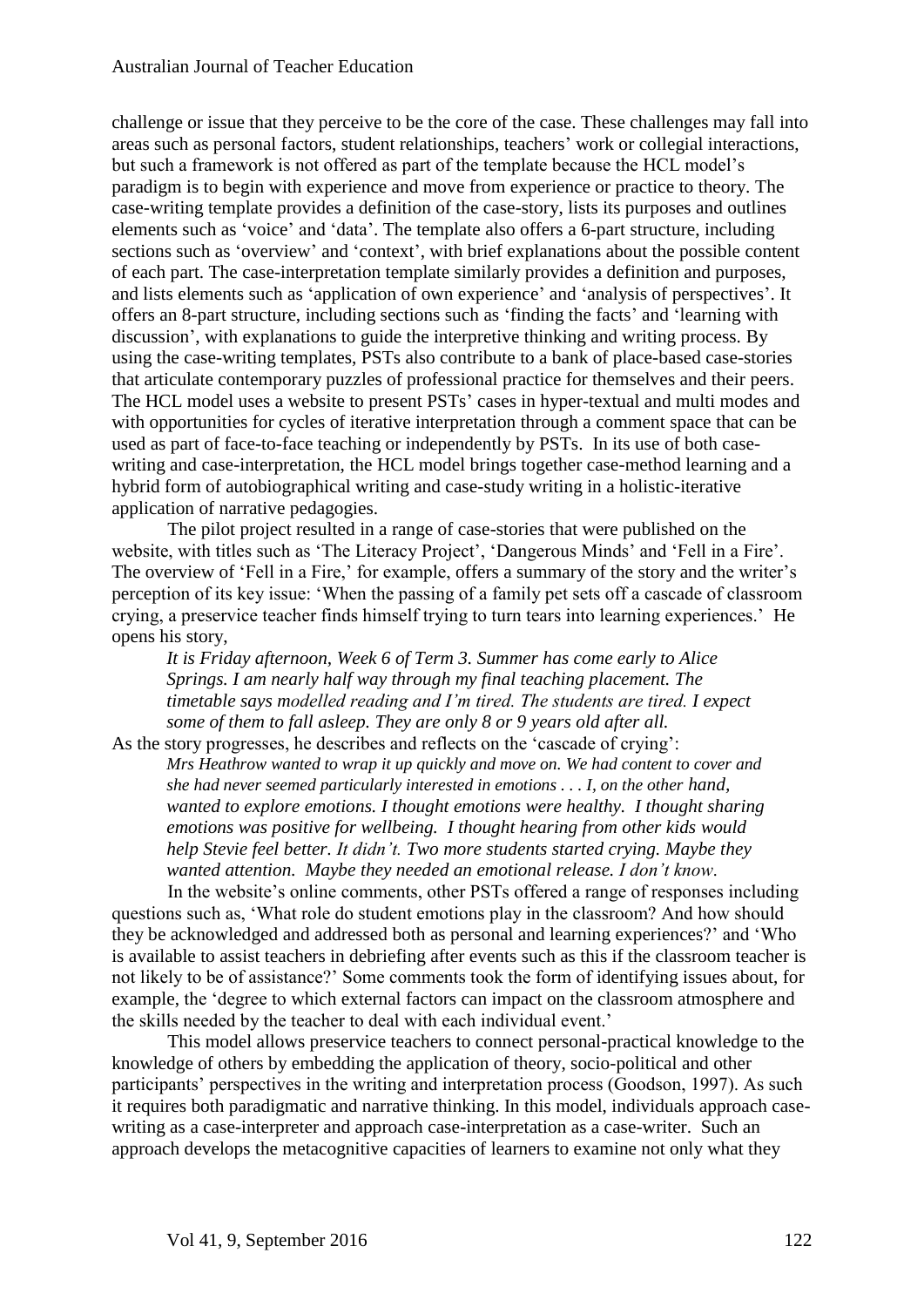know through these narratives, but also how they come to know it, and offers a "reasoned base for the interpersonal negotiation of meanings" (Bruner, 1996, p. 147).

#### **Methodology**

The project was a small scale, mixed-method pilot study of 8 preservice teachers located in Alice Springs, Northern Territory, Australia. The majority of the participants were female  $(n=7)$  and were enrolled in undergraduate bachelor's degrees  $(n=6)$ , with the remaining participants enrolled in postgraduate teaching degrees. The majority of the participants were enrolled in primary focused degrees  $(n=5)$  with the remaining participants middle school, middle/secondary, and secondary focused. There was a mix of part-time (n=5) and full time (n=3) PSTs, with 5 of the 8 on placement at the time of the pilot study. All the participants studied externally and voluntarily participated in the workshops, as per ethical approval and guidelines.

The pilot comprised of 3 stages and employed qualitative and quantitative methods of data collection. Stage 1 involved a series of weekly face-to-face professional learning workshops held over a ten week period. The workshops offered learning experiences related to case-learning and the theory-practice disjunction, case writing and case interpretation, with accompanying templates to support the case-writing and case-interpretation. The workshop facilitator/researcher kept a notebook of observations during the session. Due to the emergent nature of this research, the formation of the reflexive journal enabled the researcher to record insights into "methodological decisions made and the reasons for making them" (Lincoln and Guba, 1985, p. 327).

Stage 2 involved the development of a multi-modal website to house the completed case-stories. The PSTs undertook online case-interpretation via a private interpretive template form and a public comment that became a newsfeed at the end of each case-story, facilitating asynchronous collaborative interpretation in the online space.

Stage 3 was the evaluative stage of the project which consisted of a mixed-method survey to evaluate the workshops, a face-to-face focus group interview and an individual interview with a focus group member. The focus group and individual interview were conducted to seek further detail in relation to the case-learning process (Lichtman, 2006; Stake, 1995) and enabled the production of thick descriptions of the experiences of the participants (Merriam, 1988). The in-depth, semi-structured questions enabled "guided conversations rather than structured queries" (Yin, 2009, p. 106), allowing the participants to express their experience in their own way (Leininger, 1985). The mixed-method survey comprised quantitative and qualitative questions relating to the preservice teachers' attitudes towards theory-practice connections and disconnections, and examined how the case learning experience modified their perceptions of classroom readiness in relation to personal factors, student relationships, teacher's work and collegial interactions. It also sought to gain insight into participants' perceptions of the relative effectiveness of case-writing and caseinterpretation in developing contextualised knowledge, skills and professional identity, and of the functionality of the website.

The quantitative data were analysed using frequencies and cross-tabulations, while the qualitative data were organised using NVivo 10 and analysed using thematic analysis that involved sorting and aligning the various forms of data and comparing key themes (Braun & Clarke, 2006). Emergent coding was used to group the themes into three aspects in which the HCL model operated to effect change in preservice teachers' context-dependent knowledge and narrative thinking skills: 1) how it scaffolded change 2) the nature of the change in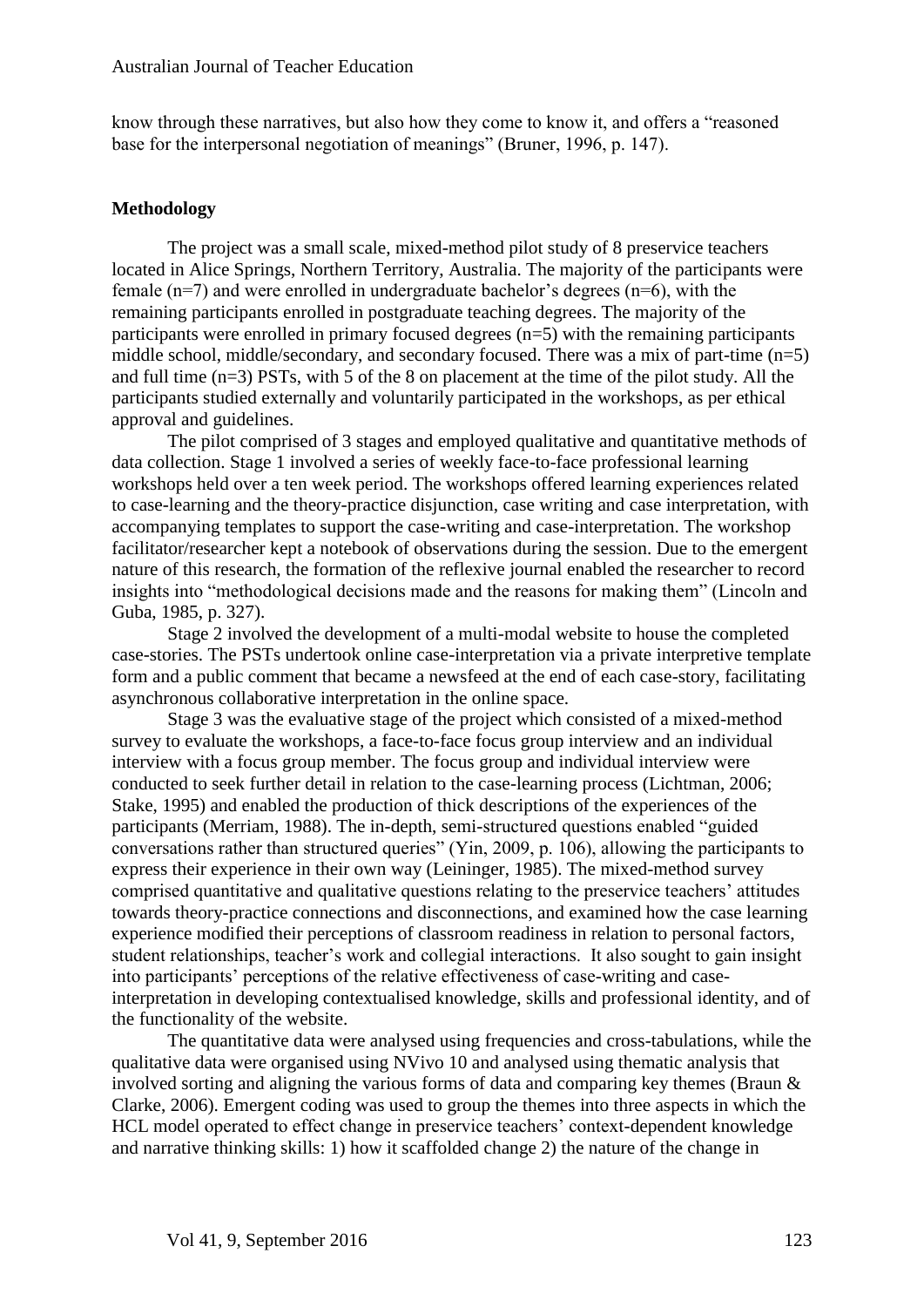thinking and knowing 3) the impact of the change on theory-practice disjunctions (Ezzy, 2002).

# **Findings and Discussion**

The findings from this pilot study of the HCL model are organised under headings that respond to our three research aims and also reflect the process of the student learning experience. Preliminary findings suggest that the three elements of the HCL model (the platform and place, the structure and the resource set that it offers) interact to offer an effective process through which preservice teachers can address theory-practice disjunctions. It firstly provided a range of scaffolds for the development of narrative epistemologies, which lead to key changes in preservice teachers' thinking practices that resulted in better connections between preservice teachers' lived experiences and conceptual understandings.

#### **Theory-Practice Disjunctions and Case-Learning for Classroom Readiness**

The majority of the PSTs experienced times when theory and classroom practice were incongruent or in conflict. One participant reported a conflict between Piaget's Stages of Cognitive Development and the curriculum:

*The idea that sometimes students are just not ready to understand something yet [was] in conflict with my mentor teacher having a curriculum to get through and rushing without taking the time to check students' understanding.*

Another participant reported a disjunction between theory and practice in relation to behavior management, when explaining "I was given loads of large theories but nothing practical to work with which was frustrating and disempowering."

Most participants considered both case-writing and case-interpretation as very important or extremely important in helping them connect theory with practice. One commented, however, that in the workshops:

*More theory would have been good to help me make those connections between theory and practice – maybe analyse some cases that have been explicitly linked with theory.*

However, the majority of the participants identified that it was likely or very likely that their sense of "classroom readiness" was modified by their participation in HCL model process, typified in the following:

*Case stories provide an opportunity to think about, articulate (in writing) and get feedback on specific relevant issues in teaching. The method of case writing resonates for me. I find the process of writing and sharing my writing to be engaging (great debrief), validating (I am not alone. Others may well be interested in what I have experienced and what I am thinking) and helpful (problem solving).* 

The preservice teachers identified the HCL model as beneficial for learning across all four of the areas seen as challenging in beginning teachers' classroom practice: personal factors (e.g. Day & Gu, 2007; Ewing & Smith, 2003), students (e.g. Demetriou, Wilson & Winterbottom, 2009), teachers' work (e.g. Bobek, 2002; Sumsion, 2004) and collegial interaction (e.g. Le Cornu, 2013). Of the 24 factors they ranked across the four areas, three factors were categorised "useful" by all the participants, in order of highest mean: 1) understanding the various needs of students, 2) supporting students with diverse needs and abilities, and 3) being reflective. That the top two were to do with understanding and supporting students' needs suggests participants see case-learning as offering practical understanding of the diversity of the student cohort, an aspect of the classroom at the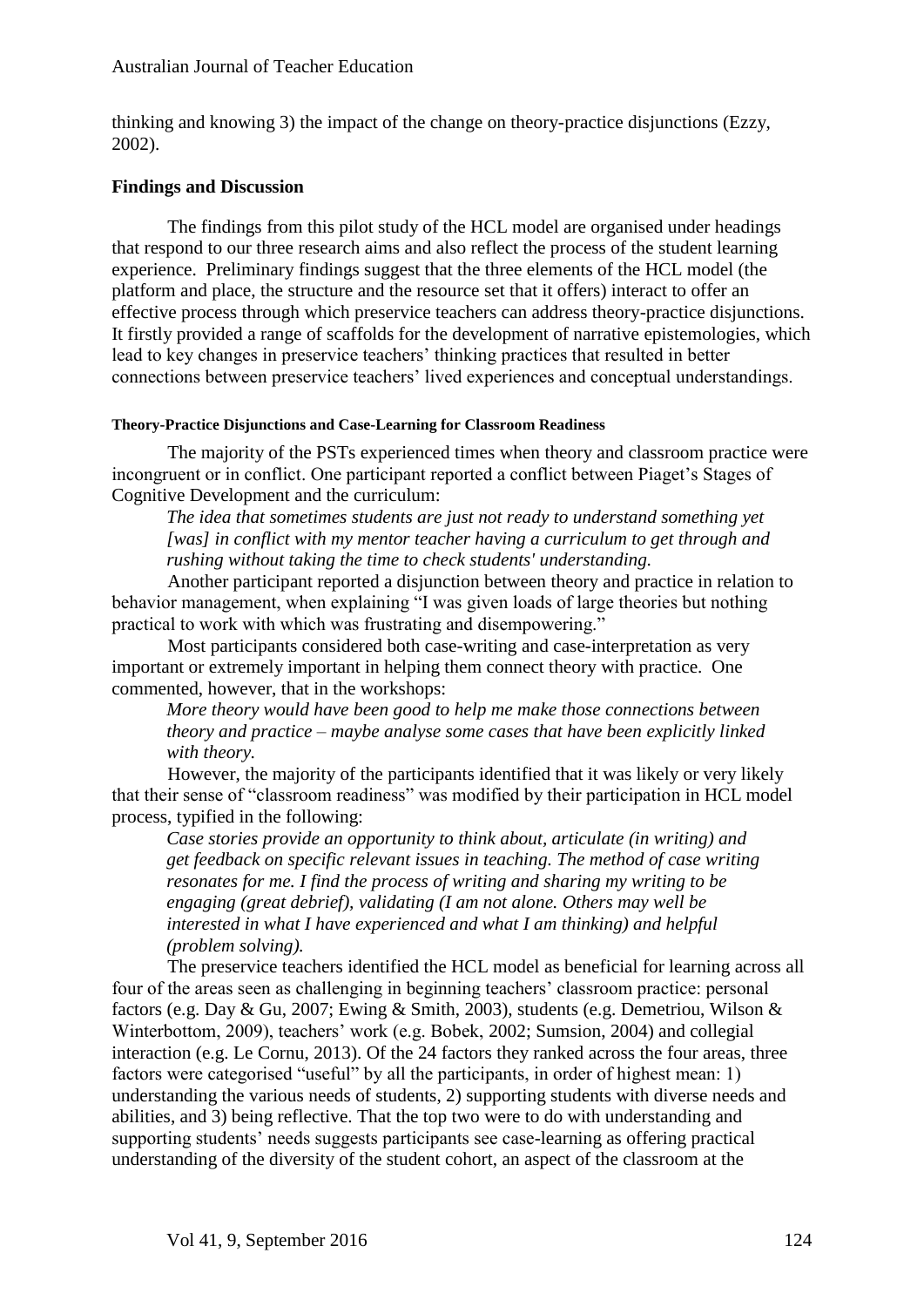foundation of its complexity and an area which challenges many teachers when moving from theoretical understanding to professional practice.

In terms of the specific identified benefits of case-learning for contextualised knowledge and skill development and teacher identity development (Levin, 1995; Brady, 2003) the most notable findings in relation to contextualised knowledge and skill development was the perceived capacity of case-learning to help the PSTs tolerate ambiguity, to recognise that no one perspective is "right", and to understand the complexity of teaching contexts. In relation to teacher identity development, case-writing was seen as highly effective in facilitating a community of learners where thinking is challenged and developed, and in enabling PSTs to articulate and listen to the ideas of others. Case-interpretation was identified as highly effective in supporting PSTs to develop clarity about beliefs and uncover hidden beliefs in their teaching.

The overall positive perception of PSTs suggests the model offered effective scaffolding for key changes in their thinking processes and approaches to addressing the complexity of professional practice. From this small sample is also appears that the model is most effective in developing PSTs' capacity to perceive and address diversity of students' needs and colleagues beliefs, with a linked facility to help them reflect more perceptively on their own beliefs. Hooley (2007) affirms this need for structure and process in narrative pedagogies as it "lead[s] to the generation of credible knowledge, knowledge that emerges from personal practice and reflection and which develops in relation to the knowledge of others" (p. 56). The structure of the HCL model supported the PSTs to consider the contextual significance of their experience, while gaining the perspectives of their peers, leading to the development of change and new ways of thinking.

#### **Relative Effectiveness of Case Writing and Case Interpretation** *The Impact of Case Writing*

The case-writing element of the HCL model offers preservice teachers a scaffolded way to develop new ways of thinking that create links from a personal experience to a broader concept. As one participant commented:

*The structure of the case writing . . . has assisted my thinking about a specific incident that recently occurred at school . . . The case writing structure seems to be a useful way to contextualize my experience within the broader domain of 'teacher being'. For example, it's not just my problem … it's part of being a teacher and other educators are very likely to be interested.* 

The case-writing template provided in the HCL model's structure scaffolded the PST's learning by providing a framework through which she connected her lived experience with a more theoretical concept (such as 'teacher being'). This gave her the support to develop her own conceptual understandings in relation to her practice and further created an additional level of engagement and agency when she felt the details of her lived experience had value for others' professional learning. As such the model scaffolded the process of construction as well as expression of teacher knowledge and identity (Beauchamp & Thomas, 2009).

Another preservice teacher found that the case-writing process supported her to engage in reflective practice that went beyond simply the recording of experience:

*I found it really useful when I was writing my reflections on my final placement because I was only describing what was happening…this gave me a structure. Am I actually going to call this something besides Tuesday*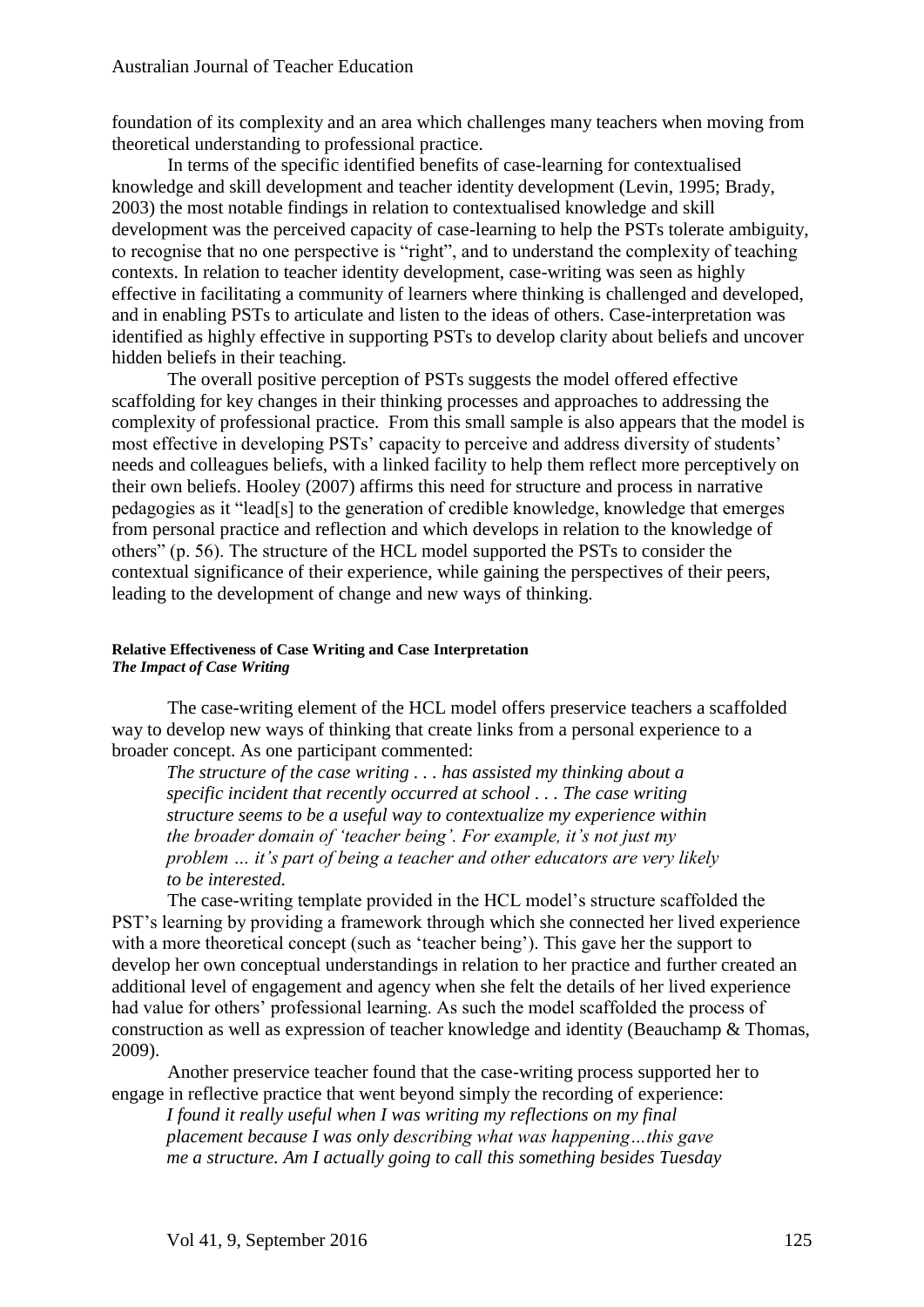## *the 4th of August? …or is there something else I can add, based on theory, or from a different perspective?*

The process of writing and re-writing using the template meant that the HCL model explicitly scaffolded reflective practice in a way that developed new ways of thinking and knowing: it helped this writer develop multi-perspectives and recognise how theory can work as a lens to enable her to gain a deeper insight into the experience.

The scaffolding of reflective practice was seen by many as enhancing the meaningmaking aspect of the process, so reflection became an agentic activity instead of simply a compliance task. The prompts in the template, one participant commented, enabled them to "get the most from your reflection, rather than something that you just have to do, because that is part of your requirements, and your mentor has to cite it." Another participant reported valuing how writing cases placed them at the centre of their learning process:

*…it felt empowering- like that kind of I'm in charge of my own learning which has been a powerful thought for me […]. To become a teacher, you have to make yourself a teacher*.

The scaffolding provided in the HCL model enabled the PSTs to recognise the capacity of narrative processes to create meaning from a real-life context to which they could then develop and apply theories (Clandinin & Connelly, 2004). From starting with the lived experience, the HCL Model then scaffolds this learning in a way that is "fluid, automatic, and embedded into practice" which is crucial given that individuals often disengage from new learning processes (York-Barr, Sommers, Ghere and Montie, 2001, p. 41).

The scaffolding offered was vital to address some of the misgivings participants had about the value and practice of case-writing. When asked which aspect of the workshops they were most looking forward to, most participants chose case-interpretation. One commented that she didn't expect to learn much from case-writing because "I know about me", although she later modified her point to say, "OK, maybe there are sides of me that I don't know about, I just think I do." Another initially felt that "I don't have much to talk about as I don't have much experience of teaching in schools: I'm interested in reading cases from people with experience." Many participants also noted that case writing was initially quite difficult, but recognised its value when they had begun the undertaking. In the words of one, "The first one was hard, but now I feel like I could do 5 more," suggesting that the scaffolding offered was appropriately within the PST's Zone of Proximal Development - challenging but achievable.

As well as the HCL model's scaffolded structure, its provision of a place and structure for guided collaborative discussion enabled the PSTs to develop multi-perspective thinking practices: they were able to consider the perspectives of the other PSTs in the workshop about their story, as well as the perspectives of other individuals within their case-story. Six of the participants reported that the case-learning process enabled them to develop multiple perspectives, with one commenting that:

*Writing and reading cases makes me more aware that in any one situation there is more than one perspective and that when I'm in a 'bad' situation or in conflict with a student or colleague, I need to remember this*.

Another participant explained that the process enabled them to "broaden [my] view from being the one right way to do things," while another reported that it helped them to "read between the lines. One person's point of view will be different to the person sitting next to you." This was supported by another preservice teacher's comment: "Case writing [together] helps us to see things from a different perspective." The place and structure provided for collaborative case-writing enabled the PSTs to discover the implicit perspectives and values that impact on their teaching practice and helped them to be open to having their understandings and practices challenged.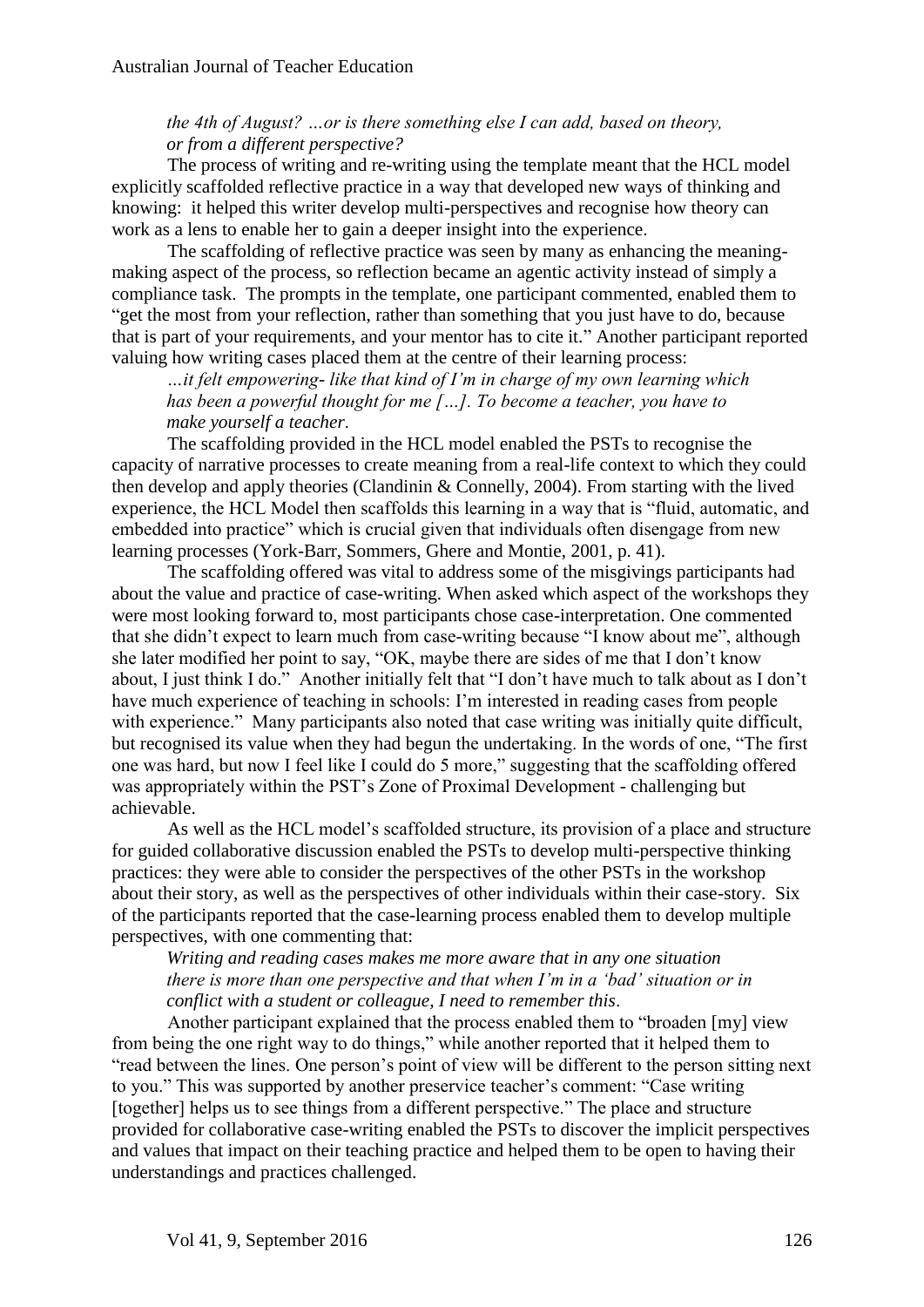The narrative 'place' in which this collaborative discussion occurred, explicitly valued the uncertainty and multiple perspectives within and of the stories, and created a safe place in which PSTs could bring to light their tacit knowledge and beliefs through engagement with other perspectives of their teaching experiences. They began to focus their attention towards understanding the various elements of a story and perspectives operating in the context of the story, rather than searching for a 'correct' answer (Polkinghorne 1988, p. 75). Engaging in narrative thinking helped the PSTs in this study embrace other perspectives, bring to light their tacit knowledge and beliefs and metacognitively develop their professional knowledge and identity. They were able to use narratives to explore not just what they knew about teachers and teaching but how they came to know it (Bruner, 1996).

While articulating their experiences, the PSTs were able to make sense of their experiences and gain a perspective on their teaching practice, which in turn, enhanced their feelings of readiness. As Schon (1983) affirms, the "awareness of one's own intuitive thinking usually grows out of practice in articulating it to others" (p. 243). This comment is further supported by Adelman (1988) who states: "seemingly repetitive and tangential discourse may provide a nonlinear path to coherence and insight." (p. 189). Such perspective is crucial given that linear and solution-oriented self-reflection is not always helpful. Throughout this process, the PSTs developed new ways of thinking that placed them at the centre of their learning which enabled them to better connect their conceptual understandings to their lived experiences in the classroom.

#### *The Impact of Case Interpretation*

The case-interpretation element of the HCL model was seen to further support the preservice teachers' development of reflective practices, a key benefit of the model according to one who cited reflection as "[a] vital practice that can empower your teaching as an individual". Interpretation was also seen as equal in value to case-writing for developing multi-perspectives and perceptual thinking by "…highlight[ing] our own assumptions and perspectives, whilst being able to consider those of others."

Further, collaboratively interpreting the case-stories not only helped participants recognise different perspectives, but helped them at a metacognitive level to understand the conditional and positioned nature of teacher knowledge and practice. As one participant noted:

*I really think it has shown us that different people are going to see things differently, and even if we all went into the same course, we will all still be different teachers, and have different subjectivities. Different things are going to be important to different people, we still have the same curriculum, we still have the same classroom management practices, so seeing these case studies has shown that there's no right way, so that has been really beneficial.*

As York-Barr, Sommers, Ghere and Montie (2001) explain, "we filter our experiences through our own view of the world [and] reflecting alone can result in self-validation and justification" (p. 59). Therefore the process of sharing with others resulted in change and growth, particularly when operating in a reflective community, as occurred in this study (Levin, 1995).

Case-interpretation was seen as particularly strong in the way it helped preservice teachers develop their critical and metacognitive thinking by spending time engaging with their own embodied response to the case-story before drawing conclusions. According to one participant:

*It's a really powerful process because it forces me as a student to bring my thoughts and feelings to the table, and write them down and then come back to*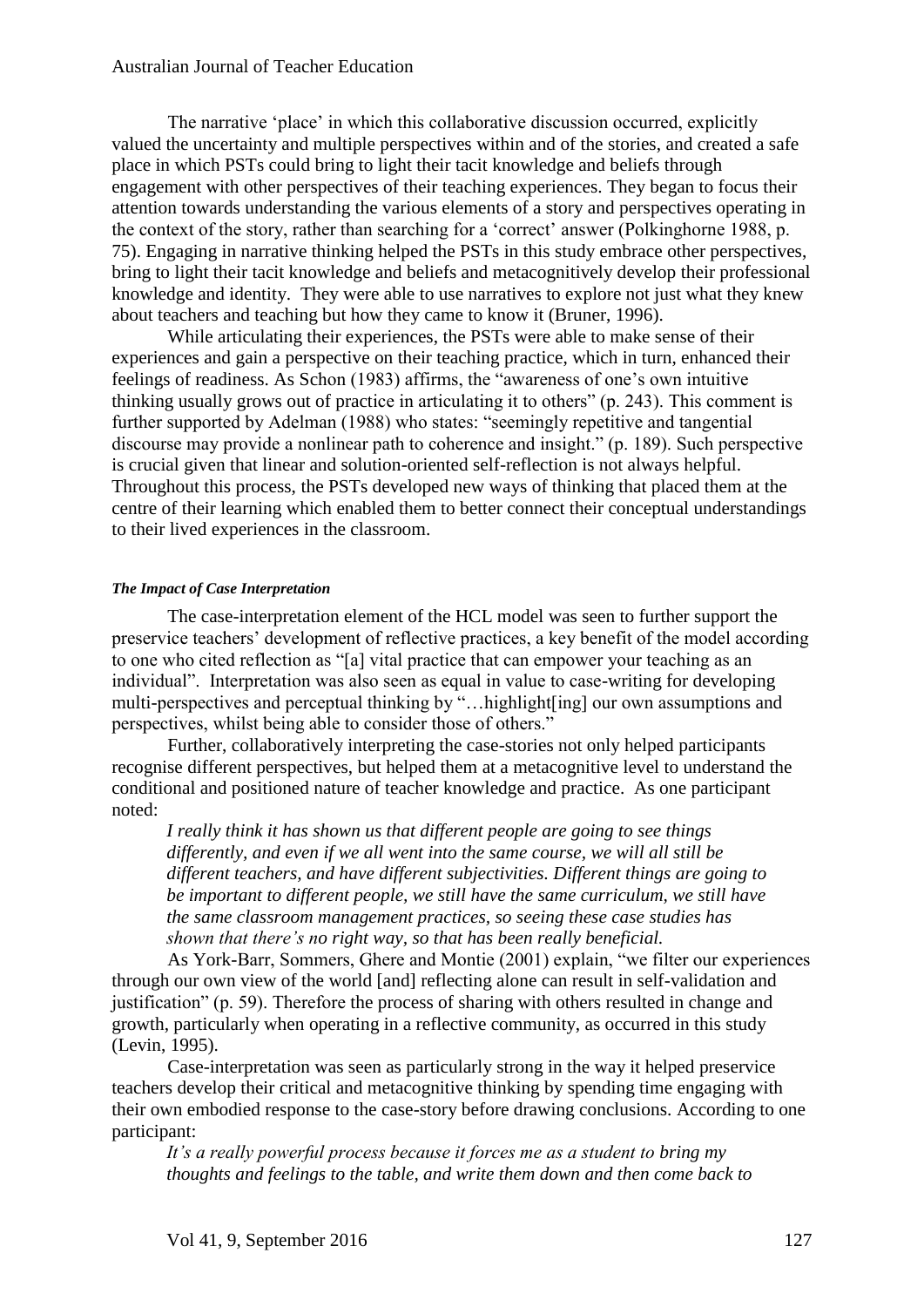*them, so I have to be more engaged, it keeps me more engaged and it helps me to be more self-critical.*

The case-interpretation process was further seen as powerful because of the embodiment of experience that the story itself offered: its capacity to help a preservice teacher 'see' a concept:

…*because a lot of those theories you can't really grasp them unless you have seen them and I mean, I think that seems to be a common issue- "I don't understand it- I need to see it" and the cases might give you that opportunity to see it.*

In this, the resource set of contextually situated case-stories clearly offers the capacity of narrative to develop "perceptual knowing" (Polkinghorne, 1988, p. 75), a key epistemology needed to enable preservice teachers to create stronger links between theory and practice and build their context-dependent knowledge.

#### *The Impact of the Case Story Website*

The website (Figure 2) also offered an effective scaffold for interpretation through its provision of a freely available (password protected) platform, an online template and a searchable set of case-stories and accompanying artefacts. Participants reported that the website was visually appealing, engaging and professional and that they could easily locate relevant information, and that, on the whole, they could find cases relevant to their needs.

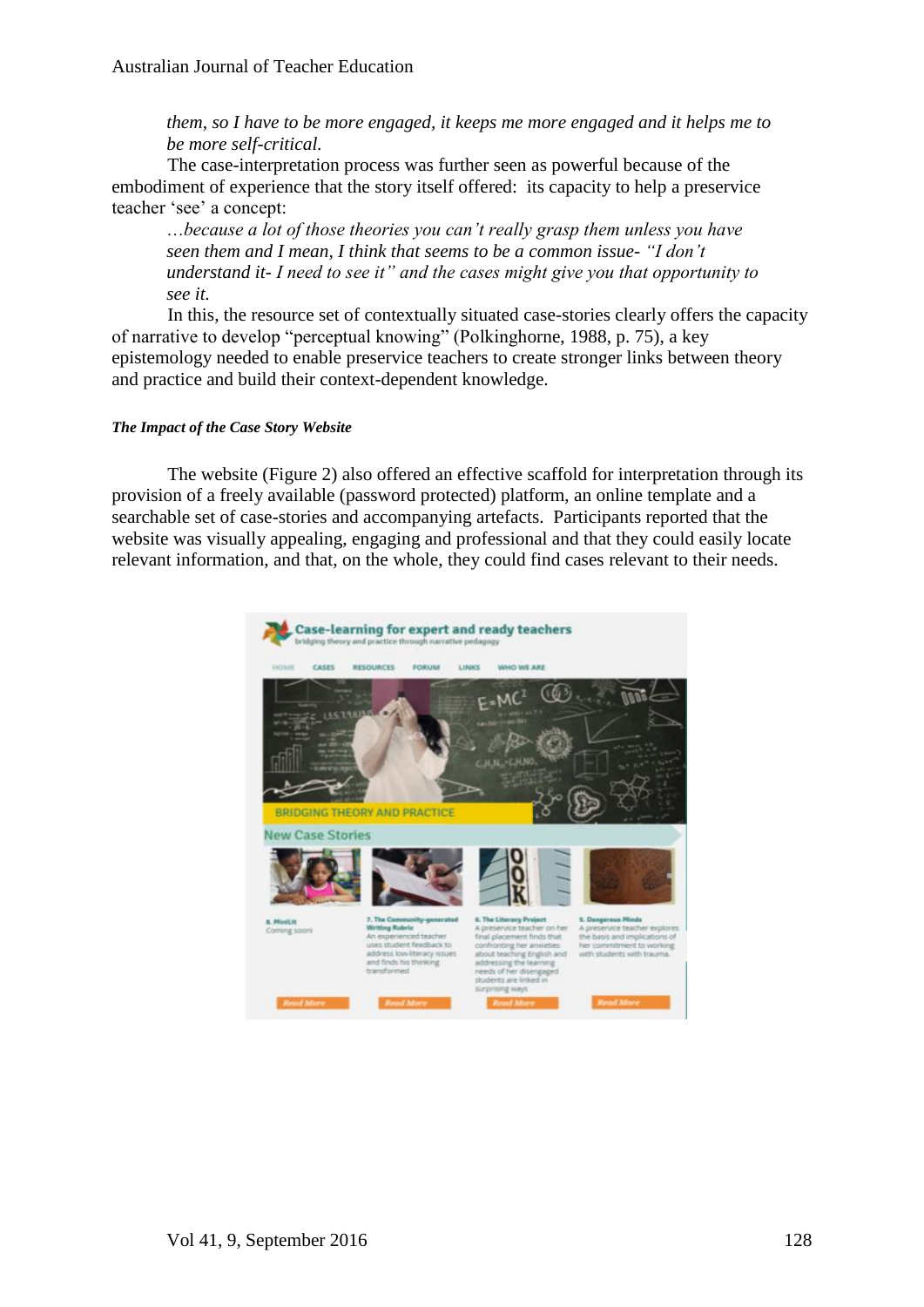

**Figure 2: Case-learning Website**

The website was noted as working well in conjunction with the workshops, but not as effective as a stand-alone element. Having access to a case-story before discussion was a perceived benefit. One participant noted, it could "give lots of time to read and think about the case before discussing it with a group", and another noted it "allowed for reflection and response in your own time." The online interpretation guidelines were rated as helpful, enabling them to respond honestly and professionally to a case, and, marginally less strongly, made them feel confident that their case would be responded to professionally. One participant commented that, "completing the interpretation guidelines helped me in analysing the case before posting a comment about it . . . helped me organise my thinking." This further affirms that the template's scaffolding enabled the PSTs to develop their thinking by providing the structure to focus their attention to the various elements of the story and context, and allowing them to select elements of a case-story that were of interest or relevance, providing the foundation to facilitate links between their lived experiences and conceptual understandings as well as to others.

The preservice teachers also identified limitations to the case learning website, with the key concern related to the asynchronous nature of the communication process, as they felt that the website lacked the real-time guidance of a lecturer to support individual reflection and facilitate discussion. For one participant, the online platform made it hard for them to suspend their reactive judgments and move away from their own perceptual position:

*I very much focused on my own opinion rather than reading other people's. I also felt more judgemental and critical than I did interpreting face-to-face*.

This comment raises an important implication for scaffolding learning in a way that allows PSTs to develop conditional reasoning when interpreting cases independently or in asynchronous collaboration with peers. Pedagogical supports are needed to ensure the personal knowledge individuals generate is theoretically-based, by embedding the application of theory, socio-political and other participants' perspectives in the story writing and interpretation process (Goodson, 1997). Despite these limitations, six of the eight participants reported that it was likely or very likely that they would engage with the website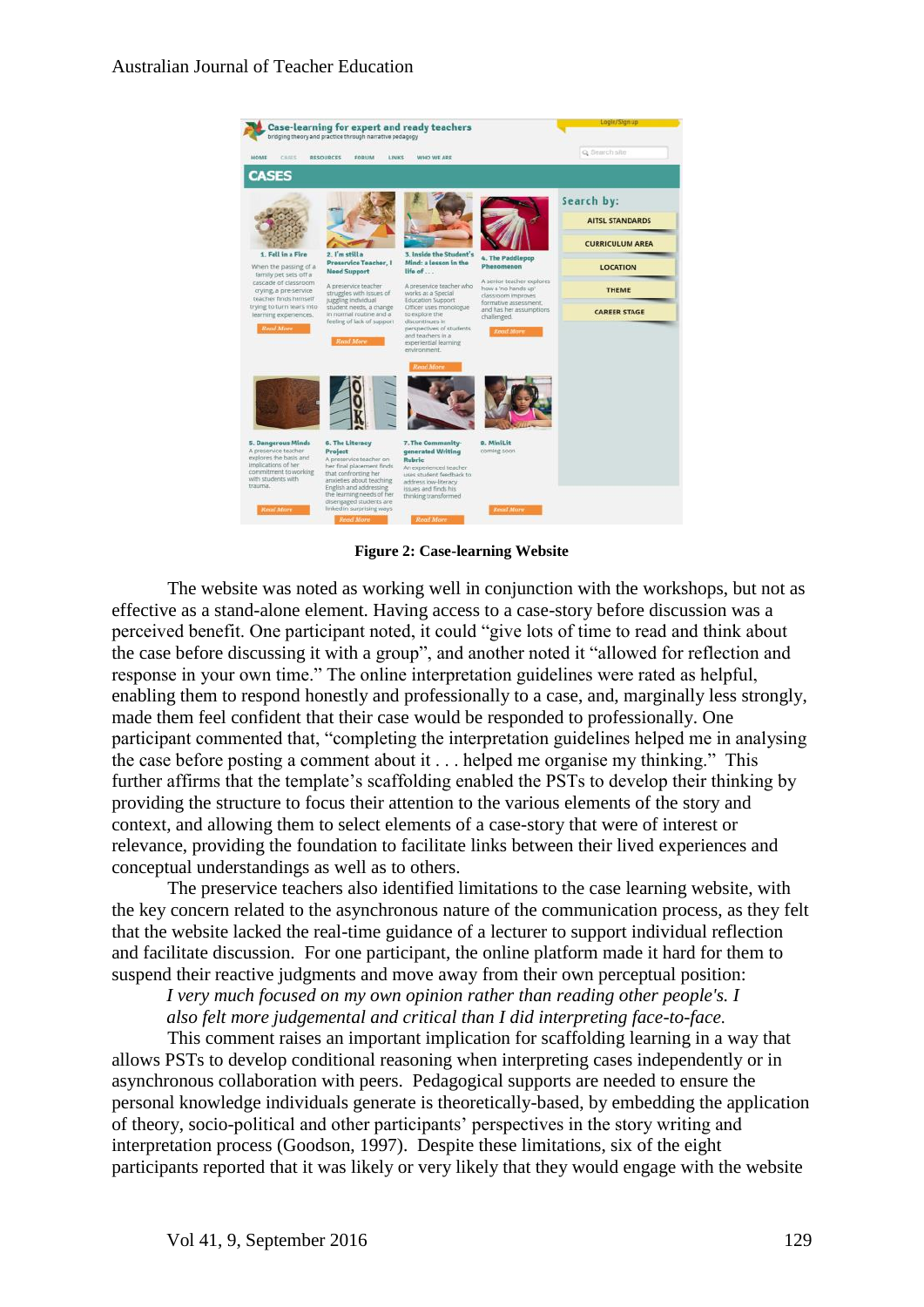after the project, suggesting that it has the potential for effective 'stand-alone' uses, if participants are effectively prepared for meaningful engagement on this platform.

#### **Conclusions and Implications**

The HCL model offers scaffolding for the development of narrative epistemologies, which supports a change in thinking practices and results in meaningful connections between lived experiences and conceptual understandings. As a whole, the model offers a scaffold through which to address the complexity of professional practice, particularly the interpersonal and intrapersonal aspects, so connections are made between theories about student/collegial diversity and managing this in the classroom, and between the theory and practice of reflection. The key change of thinking that is developed is to do with perceptual knowing (learning to 'see' rather than to 'conclude') and this 'pausing to look while suspending judgement' enables the better recognition of PST's own and others' perspectives and of their own positioned knowing (critical self-awareness). The model's emphasis on the centrality and agency of the PST in both writing and interpreting cases repositions experience as primary in Dewey's holistic theory-practice dialectic and so both empowers them to be confident and requires them to be responsible in their linking of their own (and others') lived experiences to broader theoretical concepts.

As this pilot study found, the HCL model's provision of a platform, a structure and a resource-set offers a way to scaffold the development of narrative epistemologies that lead to perceptual ways of knowing and multi-perspectives and can result in preservice teachers accessing the "complex network of understandings, dispositions and competencies (of teacher practice) that are not easily named or measured (but which must be) . . . experienced – seen, heard and felt" (Davis & Renert, 2013, p.3).

The success of the pilot in terms of participants' perceived learning has resulted in extending the workshops to continuing and new participants in Alice Springs and in Adelaide. As a result, both the practical and theoretical results of this Design-based Research project will be refined and extended. In the practical area, the HCL model itself will be developed in response to the data collected: the number and range of case-stories will be extended; further templates will be developed to offer targeted application of theory and the AITSL standards to case-writing and interpretation; the website's search and commentary features will be refined and extended and the platform opened up to inservice as well as preservice teachers. In the theoretical area, we need to further examine preservice and continuing teachers' conceptions of the theory-practice connections and disjunctions and understand better how the three identified areas of an HCL model can bring together lived experiences and conceptual understandings to have impact on teacher professional identity and practice. In addition, we need to examine how the website can operate to create social networks for preservice and continuing teachers (intentional social networks and diverse professional allies) to support continuing professional learning to enhance classroom effectiveness.

Hybrid case-learning and the narrative epistemologies on which it is based, values the lived experience, beliefs and the powerful embodied reasons people choose to enter the teaching profession. The researchers will continue to develop the HCL model because of its scope to offer the kind of authentic and agentic learning expressed in one participant's comment: "Case-stories helped me understand my motivation and passion for education. It opened my eyes to myself and therefore helped me persist in my studies because I know clearer than ever why I wanted to become a teacher."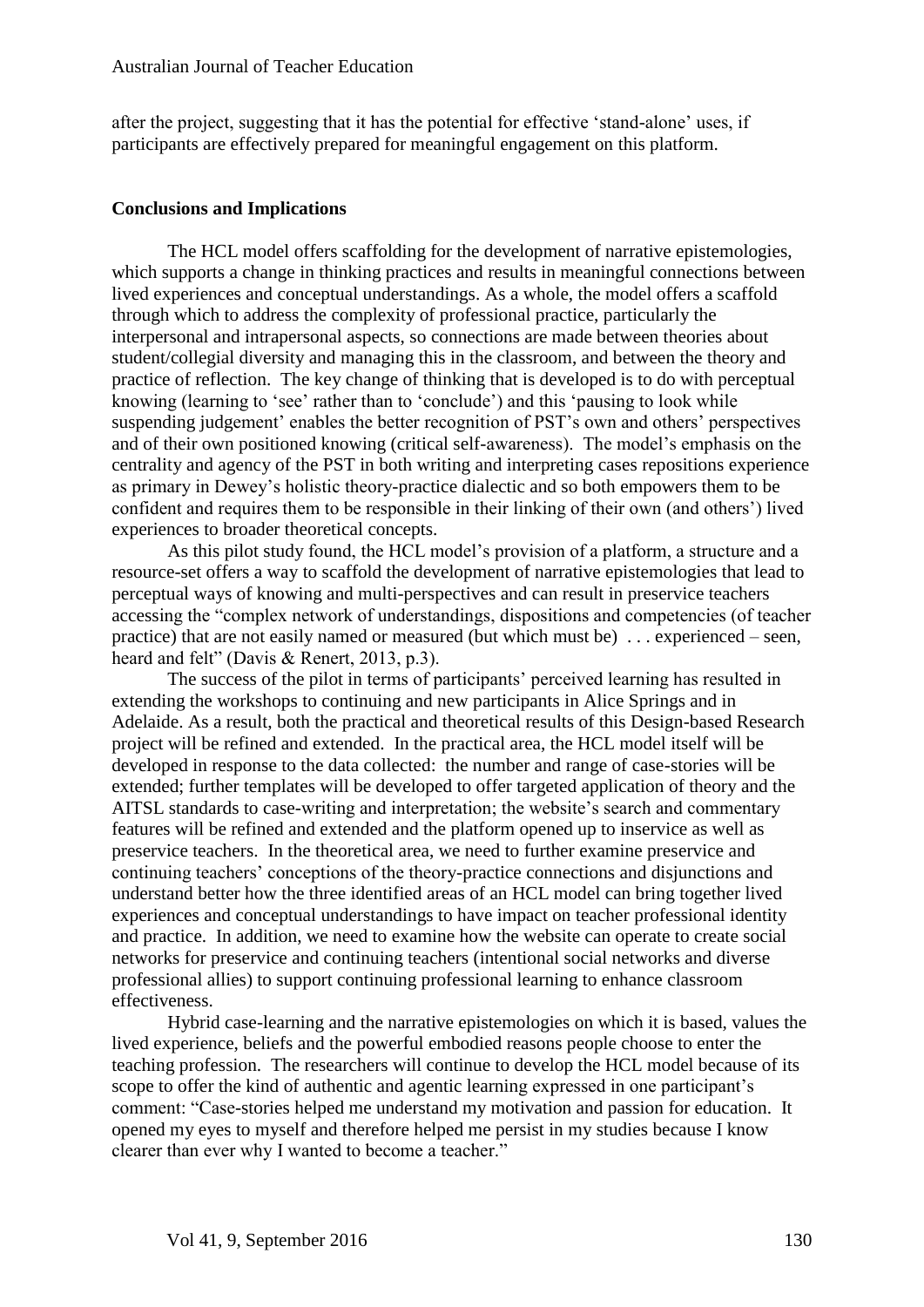# **References**

- Adelman, M. B. (1988). Cross-cultural adjustment: A theoretical perspective on social support. *International Journal of Intercultural Relations, 12*(3), 183-204. [https://doi.org/10.1016/0147-1767\(88\)90015-6](https://doi.org/10.1016/0147-1767%2888%2990015-6)
- Allwright, D. (2013). Developing Principles for Practitioner Research: The case of Exploratory Practice. *The Modern Language Journal, 89*(3), 353-366. <https://doi.org/10.1111/j.1540-4781.2005.00310.x>
- Argyris, C., & Schon, D. (1974). *Theory in practice: Increasing professional effectiveness*. San Francisco: Jessey-Bass.
- Atherton, J. (1999). Resistance to learning: A discussion based on participants in in-service professional training programmes. *Journal of Vocational Education & Training*, *51*(1), 77–90. <https://doi.org/10.1080/13636829900200070>
- Barab, S., & Squire, K. (2004). Design-based research: Putting a stake in the ground. *The Journal of the Learning Sciences, 13*(1), 1-14. [https://doi.org/10.1207/s15327809jls1301\\_1](https://doi.org/10.1207/s15327809jls1301_1)
- Beauchamp, C., & Thomas, L. (2009). Understanding teacher identity: An overview of issues in the literature and implications for teacher education. *Cambridge Journal of Education, 39*(2), 175-189. <https://doi.org/10.1080/03057640902902252>
- Bolton, G. (2014). Reflective practice: Writing and professional development. London: SAGE.
- Bobek, B. L. (2002). Teacher resiliency: The key to longevity. *The Clearing House, 75*(4), 202-205.<https://doi.org/10.1080/00098650209604932>
- Brady, L. (2003). *Teacher Voices: The school experience*. Frenchs Forest NSW: Pearson.
- Braun, V., & Clarke, V. (2006). Using thematic analysis in psychology. *Qualitative Research in Psychology, 3*(2), 77-101.<https://doi.org/10.1191/1478088706qp063oa>
- Bruner, J. (1996). *The Culture of Education.* Cambridge, MA: Harvard University Press.
- Clandinin, D.J., & Connelly, F.M. (1991). Narrative and story in practice and research. In C. Witherell., & N. Noddings. (Eds.). *Stories lives tell: Narrative and dialogue in education* (pp. 259-281). New York: Teachers College.
- Clandinin, D.J., & Connelly, F.M. (2004). *Narrative inquiry: Experience and story in qualitative research.* San Francisco: Jossey-Bass.
- Davis, B., & Renert, M. (2013). *The math teachers know: Profound understanding of emergent mathematics*. New York & London: Routledge
- Day, C., & Gu, Q. (2007). Variations in the conditions for teachers' professional learning and development: Sustaining commitment and effectiveness over a career. *Oxford Review of Education, 33*(4), 423-443.<https://doi.org/10.1080/03054980701450746>
- Demetriou, H., Wilson, E., & Winterbottom, M. (2009). The role of emotion in teaching: Are there differences between male and female newly qualified teachers' approaches to teaching? *Educational Studies, 35*(4), 449-473<https://doi.org/10.1080/03055690902876552>
- Dewey (1938). Experience and education. New York: Macmillan
- Dewey, J. (1929). The quest for certainty: A study of the relation of knowledge and action. New York: Manton Balch & Co. Accessed November  $12<sup>th</sup> 2015$ , https:// archive.org/ stream/questforcertaint032529mbp#page/n27/mode/2up
- Dohn, N.B. (2000). Knowledge in practice. *Network for Non-Scholastic Learning, Working Papers, 1*, Aarhus Universitet: Århus, Denmark.
- Ewing, R. A., & Smith, D. L. (2003). Retaining quality beginning teachers in the profession. *English Teaching: Practice & Critique, 2*(1), 15-32.
- Ezzy, D. (2002). *Qualitative analysis*. London: Routledge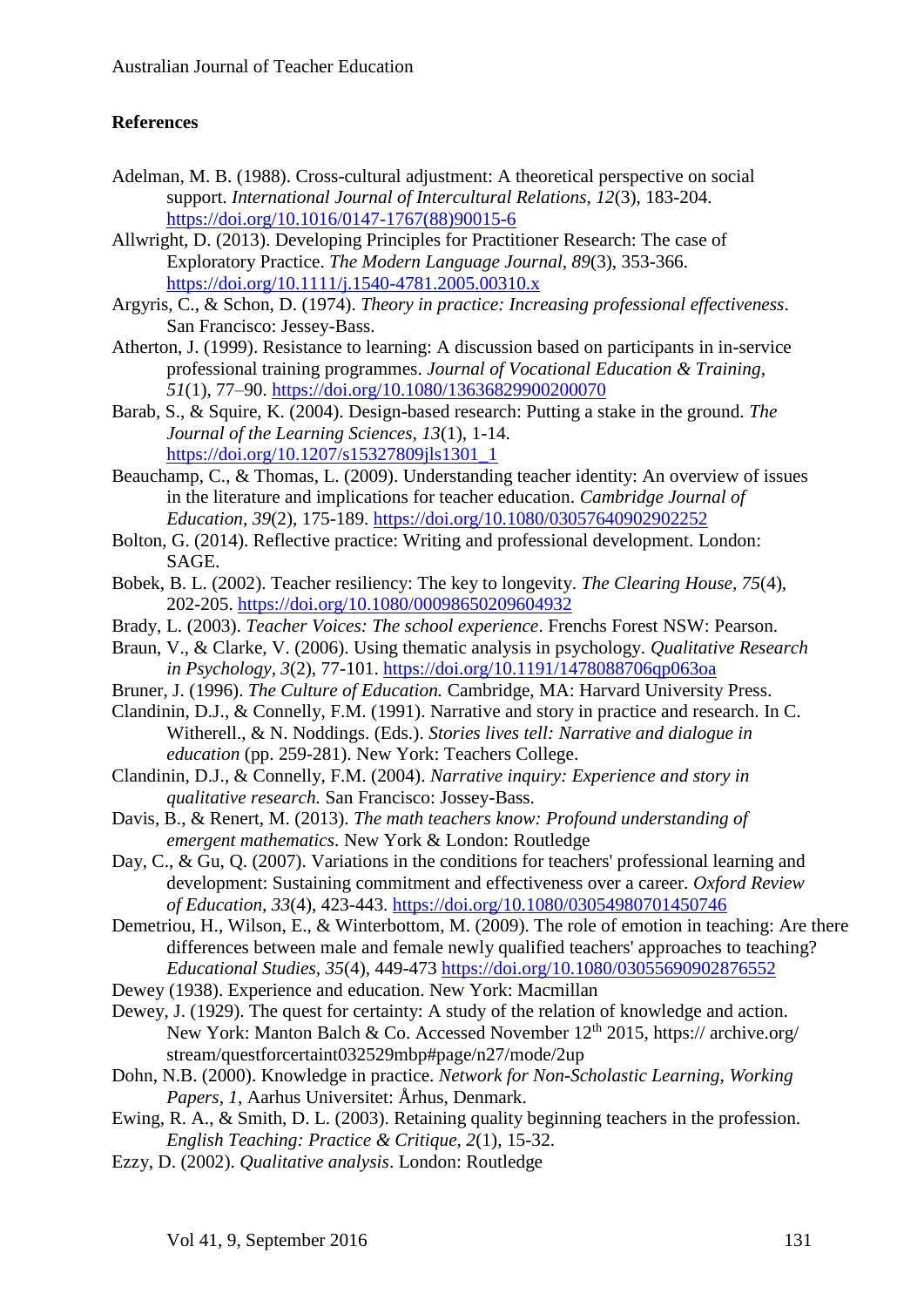- Flyvjberg, B. (2004). Five misunderstandings about case-study research. In C. Seale., G. Gobo., J.F. Gubrium., & D. Silverman (Eds.), *Qualitative research practice* (pp. 420- 434). London: Sage.
- Goodland, J.I. (1990). *Places where teachers are taught*. San Francisco: Jossey-Bass.
- Goodson, I., & Gill, S. (2014). *Critical narrative as pedagogy*. New York & London: Bloomsbury.
- Goodson, I.F. (1997). Representing teachers. *Teaching and Teacher Education, 13*(1), 111- 117. [https://doi.org/10.1016/S0742-051X\(96\)00038-8](https://doi.org/10.1016/S0742-051X%2896%2900038-8)
- Gore, J. (2015). *Evidence of impact of teacher education programs: A focus on classroom observation.* Melbourne: Australian Institute for Teaching and School Leadership.
- Herrington, J., McKenney, S., Reeves, T.C., & Oliver, R. (2007). Design-based research and doctoral students: Guidelines for preparing a dissertation proposal. In C. Montgomerie., & J. Searle (Eds.), Proceedings of Edmedia 2007: *World Conference on Educational Multimedia, Hypermedia and Telecommunications* (pp. 4809-4907,) Chesapeake, VA: AACE.
- Hooley, N. (2007). Establishing Professional Identity: Narrative as Curriculum for Pre-Service Teacher Education. *Australian Journal of Teacher Education, 32*(1), 49-60. <https://doi.org/10.14221/ajte.2007v32n1.4>
- House of Representative Standing Committee on Education and Vocational Training. (2007). *Top of the class: Report on the inquiry into teacher education*. Canberra: House of Representative Publishing Unit.
- Ironside, P.M. (2003). New pedagogies for teaching thinking: The lived experiences of students and teachers enacting narrative pedagogy. *Journal of Nursing Education 43*(11), 509-516.
- Korthagen, F. (2001). Linking practice and theory: The pedagogy of realistic teacher education. Paper presented at the Annual Meeting of the American Educational Research Association, Seattle, April. Accessed November 10<sup>th</sup> 2015, [http://citeseerx.ist.psu.edu/viewdoc/download?doi=10.1.1.92.1562&rep=rep1&type=p](http://citeseerx.ist.psu.edu/viewdoc/download?doi=10.1.1.92.1562&rep=rep1&type=pdf) [df](http://citeseerx.ist.psu.edu/viewdoc/download?doi=10.1.1.92.1562&rep=rep1&type=pdf)
- Le Cornu, R. (2013). Building Early Career Teacher Resilience: The Role of Relationships, *Australian Journal of Teacher Education, 38*(4), 1- 16. <https://doi.org/10.14221/ajte.2013v38n4.4>
- Le Guin, U. (1992). Some thoughts on narrative: In Dancing at the Edge of the World. Glasgow: Paladin-HarperCollins.
- Leininger, M. (1985). *Qualitative research methods in nursing*. Orlando, FL: Grune & Stratton.
- Levin, B. B. (1995). Using the case method in teacher education: The role of discussion and experience in teachers' thinking about cases. *Teaching and Teacher Education, 11*, 63-79. [https://doi.org/10.1016/0742-051X\(94\)00013-V](https://doi.org/10.1016/0742-051X%2894%2900013-V)
- Lichtman, M. (2006). *Qualitative research in education*. CA: Sage Publications.
- Lincoln, Y. S., & Guba, E. G. (1985). *Naturalistic inquiry*. Newbury Park, CA: Sage Publications.
- Lortie, D. C. (2002). *Schoolteacher* (2nd ed.). Chicago, IL: The University of Chicago Press.
- McEwan, H., & Egan, K. (Eds.). (1995). *Narrative in teaching, learning, and research*. New York: Teachers College Press.
- McKenney, S.E., & Reeves, T.C. (2012). *Conducting educational design research*. Oxford, UK: Routledge.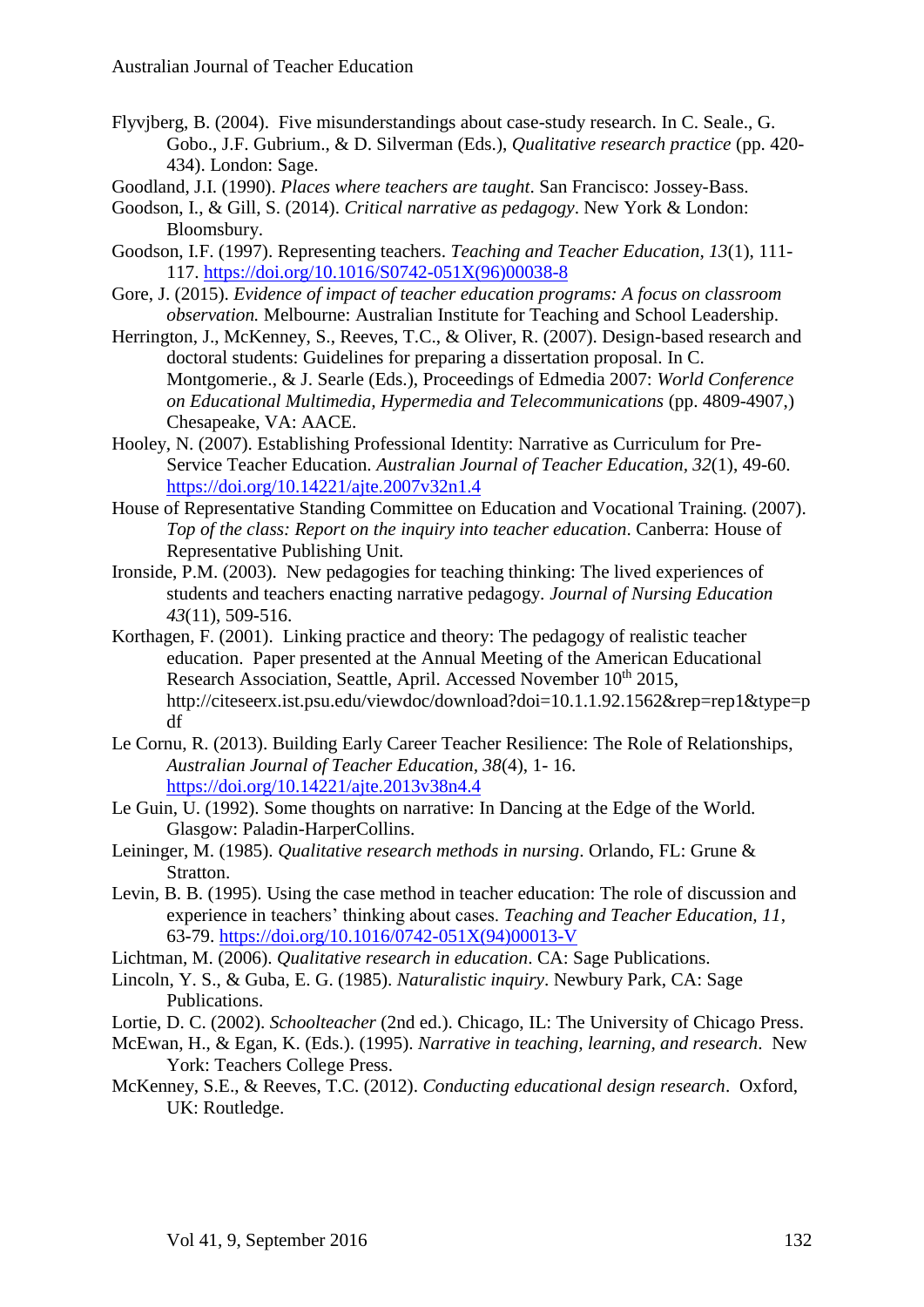- McKenzie, P., Weldon, P., Rowley, G., Murphy, M., McMillan, J. (2014). *Staff in Australia's schools 2013: Main report on the survey*. Canberra: Australian Council for Educational Research under contract with the Commonwealth of Australia as represented by the Department of Education.
- McLeod, D.M., & Cowieson, A.R. (2001). Discovering credit where credit is due: using autobiographical writing as a tool for voicing growth. *Teachers and Teaching 7*(3) 239-256. <https://doi.org/10.1080/13540600120078193>
- Merriam, S. B. (1988). *Case study research in education: A qualitative approach*. San Francisco: Jossey-Bass Publishers.
- Polkinghorne, D.E. (1988). *Narrative knowing and the human sciences.* Albany, NY: SUNY Press.
- Putnam R.T., & Borko, H. (2000). What do new views of knowledge and thinking have to say about research on teacher learning? *Educational Researcher, 29*(1), p. 4-15. <https://doi.org/10.3102/0013189X029001004>
- Rittel, H.W.J., & Webber, M. M., (1973). Dilemmas in a General Theory of Planning. Policy Sciences 4, pp. 155-169. Retrieved 8th March 2016, [http://www.uctc.net/mwebber/Rittel+Webber+Dilemmas+General\\_Theory\\_of\\_Planni](http://www.uctc.net/mwebber/Rittel+Webber+Dilemmas+General_Theory_of_Planning.pdf) [ng.pdf](http://www.uctc.net/mwebber/Rittel+Webber+Dilemmas+General_Theory_of_Planning.pdf) <https://doi.org/10.1007/BF01405730>
- Schon, D. (1987). *Educating the reflective practitioner: Toward a new design for teaching and learning in the professions*. San Francisco: Jossey-Bass.
- Schon, D.A. (1983). *The reflective practitioner: How professionals think in action*. New York: Basic Books Inc.
- Shulman, J. (1996). Tender feelings, hidden thoughts: Confronting bias, innocence and racism through case discussions. In J.A. Colbert., P.I. Desberg., & K. Trimbel. (Eds.), The case for education: Contemporary approaches for using case methods, Allyn & Bacon: Boston.
- Spiro, R.J., Coulson, R.L., Feltovich, P.J., & Anderson, D.K. (1989). Cognitive flexibility theory: Advanced knowledge acquisition in ill-structured domains. In S. Vosniadou & A. Ortony (Eds.), *The Tenth annual conference of the Cognitive Science Society*, (pp. 498-531). Hillsdale, New Jersey: Lawrence Erlbaum Associates, Inc.

Stake, R. E. (1995). *The art of case study research*. Thousand Oaks, CA: Sage Publications.

- Strangeways, A. (2015). Becoming stories: Creating narrative spaces in initial teacher education. *Learning Communities Journal: International Journal of Learning in Social Contexts, 18*, 66-79.
- Stuart, C., and Thurlow, D. (2000). Making it their own: Preservice teachers' experiences, beliefs and classroom practice, *Journal of Teacher Education, 51*(2), 113-121. <https://doi.org/10.1177/002248710005100205>
- Sumsion, J. (2004). Early childhood teachers' constructions of their resilience and thriving: A continuing investigation. *International Journal of Early Years Education, 12*(3), 275- 290.<https://doi.org/10.1080/0966976042000268735>
- Teacher Education Ministerial Advisory Group. (2014). Action now: Classroom ready teachers. Accessed August 16<sup>th</sup> 2015, http:1/www.studentsfirst.gov.au/teacher-educati on-ministerial-advisory-group.
- Veenman, S. (1984). Perceived problems of beginning teachers. *Review of Educational Research, 54*(2), 143-178. <https://doi.org/10.3102/00346543054002143>
- Yin, R. K. (2009). *Case study research: Design and methods* (4th ed.). UK: Sage Publications.
- York-Barr, J., Sommers, W.A., Ghere, G.S., & Montie, J. (2001). *Reflective practice to improve schools: An action guide for educators.* Thousand Oaks, CA: Corwin Press, Inc.